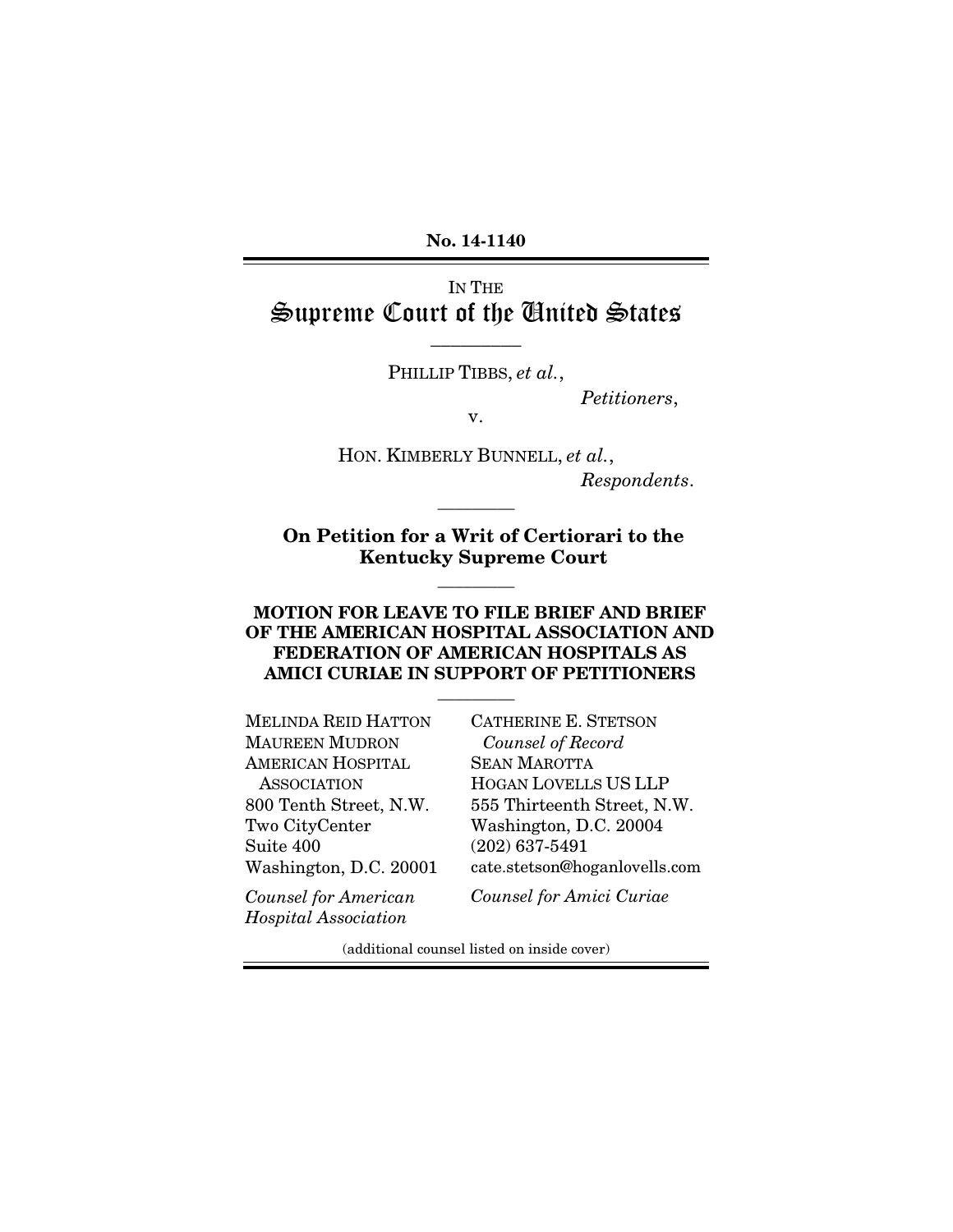Additional Counsel:

JEFFREY G. MICKLOS KATHLEEN TENOEVER FEDERATION OF AMERICAN **HOSPITALS** 750 Ninth Street, N.W. Suite 600 Washington, D.C. 20001

*Counsel for Federation of American Hospitals*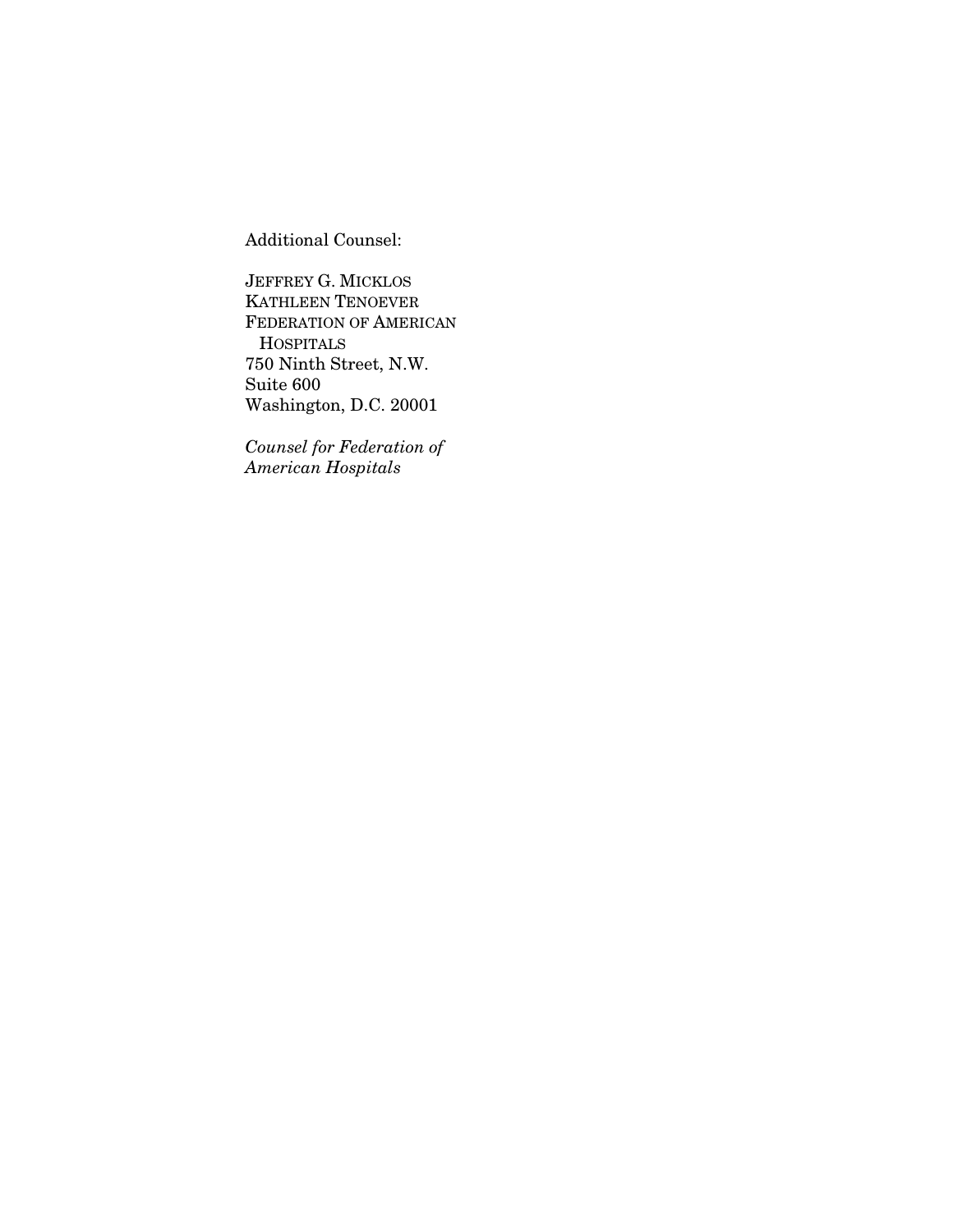### IN THE Supreme Court of the United States  $\frac{1}{2}$

No. 14-1140  $\overline{\phantom{a}}$  ,  $\overline{\phantom{a}}$ 

PHILLIP TIBBS, *et al.*,

*Petitioners*,

v.

HON. KIMBERLY BUNNELL, *et al.*, *Respondents*.

#### On Petition for a Writ of Certiorari to the Kentucky Supreme Court

 $\overline{\phantom{a}}$  ,  $\overline{\phantom{a}}$  ,  $\overline{\phantom{a}}$  ,  $\overline{\phantom{a}}$  ,  $\overline{\phantom{a}}$  ,  $\overline{\phantom{a}}$  ,  $\overline{\phantom{a}}$  ,  $\overline{\phantom{a}}$  ,  $\overline{\phantom{a}}$  ,  $\overline{\phantom{a}}$  ,  $\overline{\phantom{a}}$  ,  $\overline{\phantom{a}}$  ,  $\overline{\phantom{a}}$  ,  $\overline{\phantom{a}}$  ,  $\overline{\phantom{a}}$  ,  $\overline{\phantom{a}}$ 

#### MOTION FOR LEAVE TO FILE BRIEF AS AMICI CURIAE IN SUPPORT OF PETITIONERS

 $\overline{\phantom{a}}$ 

 $\overline{\phantom{a}}$ 

The American Hospital Association and Federation of American Hospitals respectfully move under Rule 37.2(b) for leave to file a brief as *amici curiae* in support of Petitioners in this matter.

All parties were timely notified of AHA and the Federation's intent to file an *amicus* brief. Petitioners and Respondent Circuit Judge Kimberly Bunnell have consented to the brief. Respondent the Estate of Luvetta Goff did not respond to repeated requests for consent, necessitating this motion.

AHA and the Federation are among the largest trade associations in the Nation representing hospitals' interests, and both regularly appear as *amici curiae* before this Court. *See*, *e.g.*, *King* v. *Burwell*,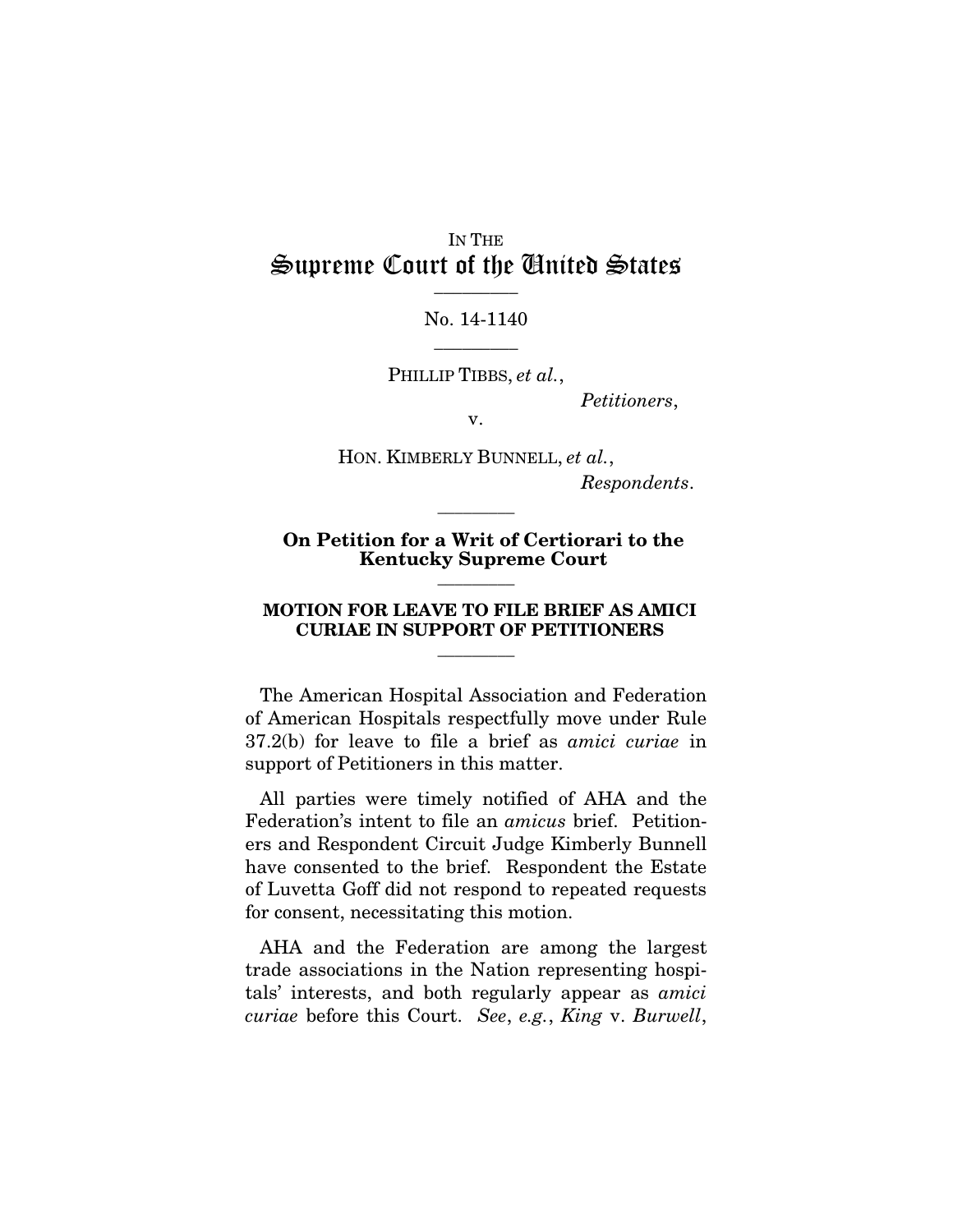No. 14-114; *National Federation of Independent Business* v. *Sebelius*, 132 S. Ct. 2566 (2012). As explained in the attached brief, AHA and the Federation are concerned that the Kentucky Supreme Court's decision below compromises the effectiveness of the Patient Safety and Quality Improvement Act of 2005, Pub. L. No. 109-41 (2005). Their brief explains the Act's importance, its design and intended function, and how the Kentucky Supreme Court's decision undermines its goals, underscoring the national importance of the question the petition presents. *See* Sup. Ct. R. 10(c).

For the foregoing reasons, the motion should be granted.

Respectfully submitted,

CATHERINE E. STETSON *Counsel of Record* SEAN MAROTTA HOGAN LOVELLS US LLP 555 Thirteenth Street, N.W. Washington, D.C. 20004 (202) 637-5491 cate.stetson@hoganlovells.com

*Counsel for Amici Curiae*

April 2015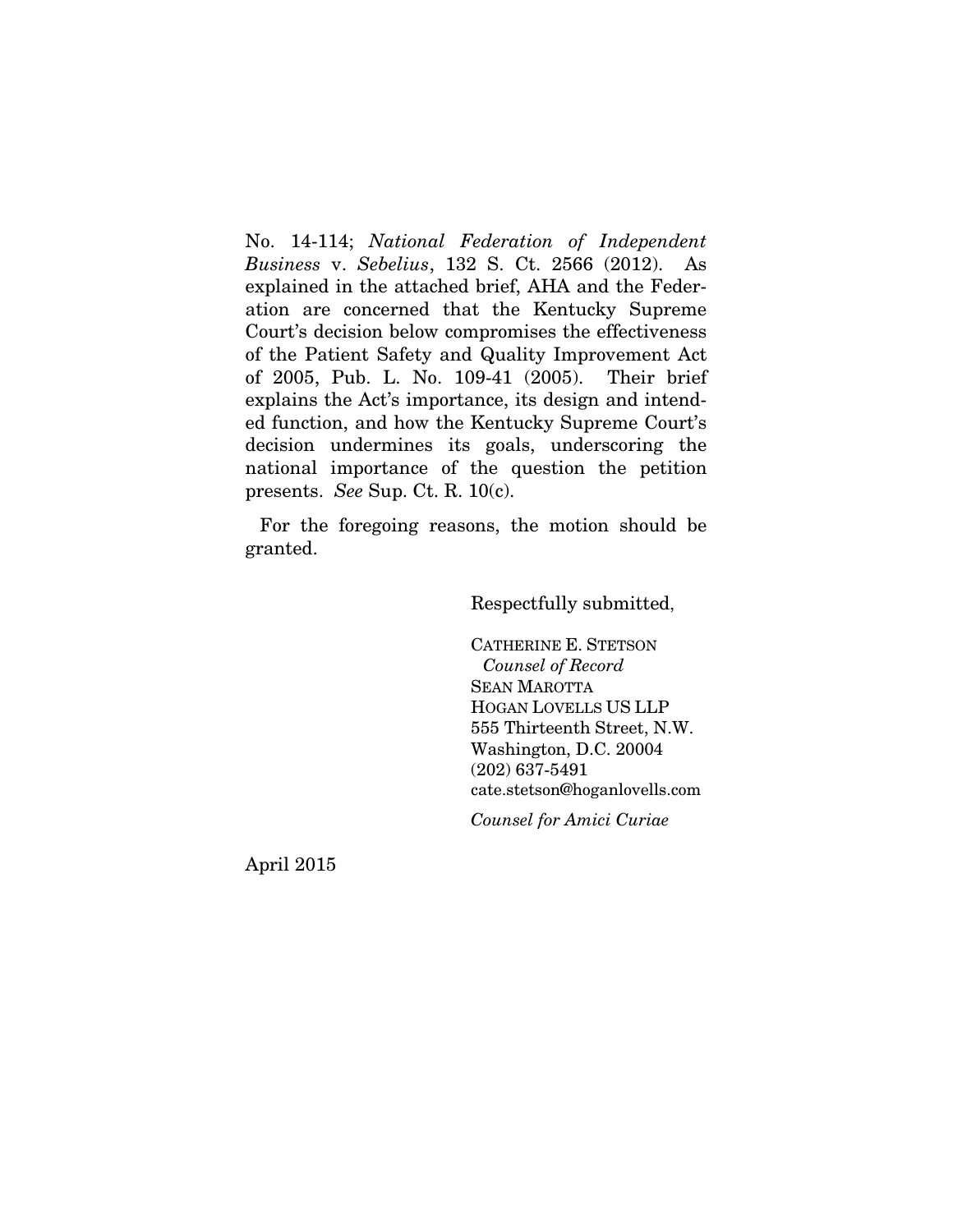# TABLE OF CONTENTS

|                                                                                              | Page |
|----------------------------------------------------------------------------------------------|------|
|                                                                                              |      |
|                                                                                              |      |
|                                                                                              |      |
|                                                                                              |      |
| I. PATIENT SAFETY ORGANIZATIONS<br>CAN DRAMATICALLY ENHANCE                                  |      |
| II. THE DECISION BELOW COULD<br>UNDERMINE PATIENT SAFETY<br>ORGANIZATIONS' EFFECTIVENESS  14 |      |
|                                                                                              |      |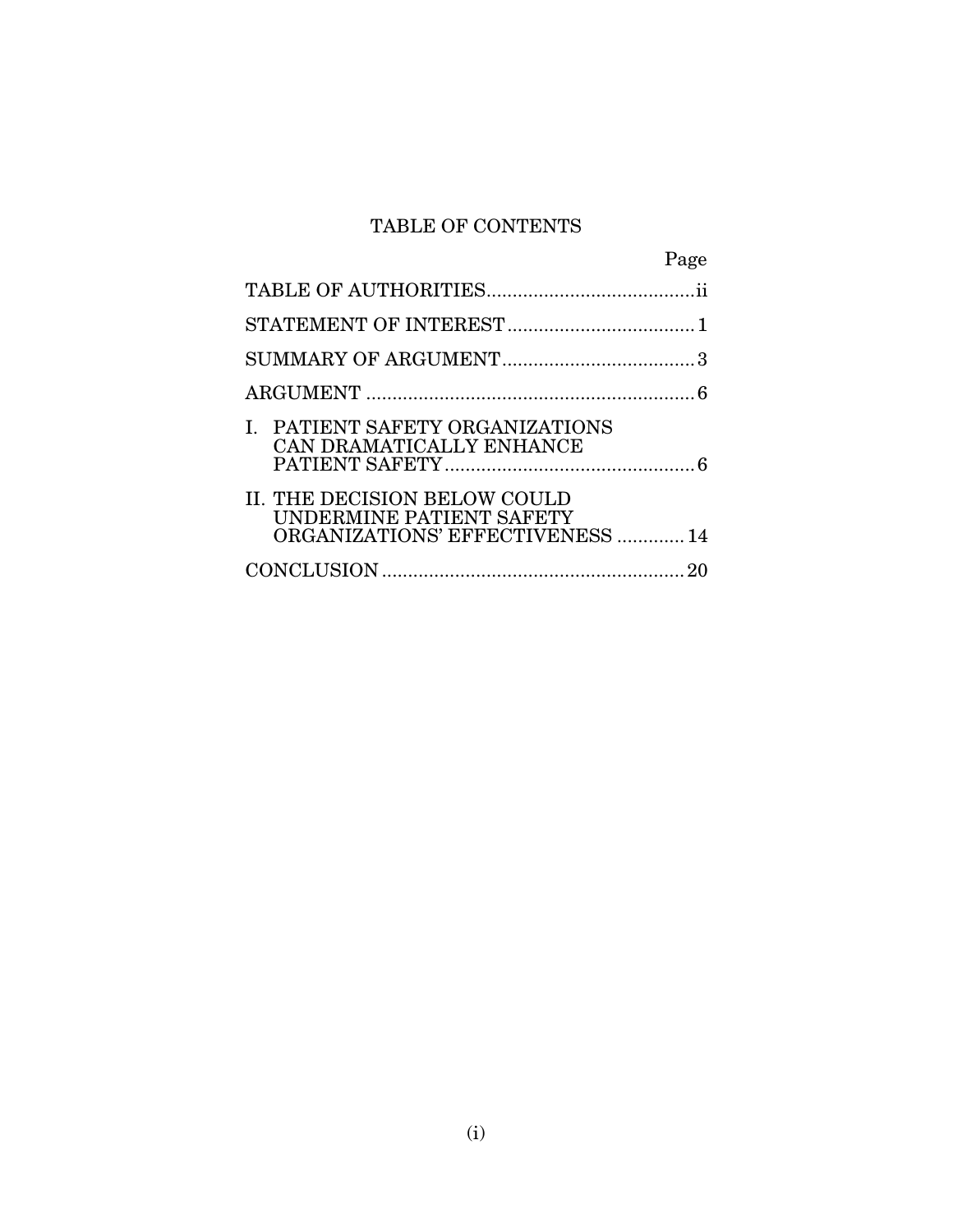## TABLE OF AUTHORITIES

# Page

## CASES:

| Pollard v. FBI,<br>705 F.2d 1151 (9th Cir. 1983) 16                                     |
|-----------------------------------------------------------------------------------------|
| Tennessee Valley Auth. v. Hill,                                                         |
| <b>STATUTES:</b>                                                                        |
|                                                                                         |
|                                                                                         |
|                                                                                         |
|                                                                                         |
|                                                                                         |
|                                                                                         |
|                                                                                         |
| Ky. Rev. Stat. Ann. § 216B.042(c) 15                                                    |
| Patient Safety and Quality Improvement<br>Act of 2005, Pub. L. No. 109-41 (2005) passim |
| <b>EXECUTIVE AND LEGISLATIVE MATERIALS:</b>                                             |
|                                                                                         |
|                                                                                         |

- H.R. Rep. No. 109-197 (2003)...........................13, 19
- S. Rep. No. 108-196 (2003) .....................6, 14, 17, 19

## REGULATIONS:

|--|--|--|--|--|--|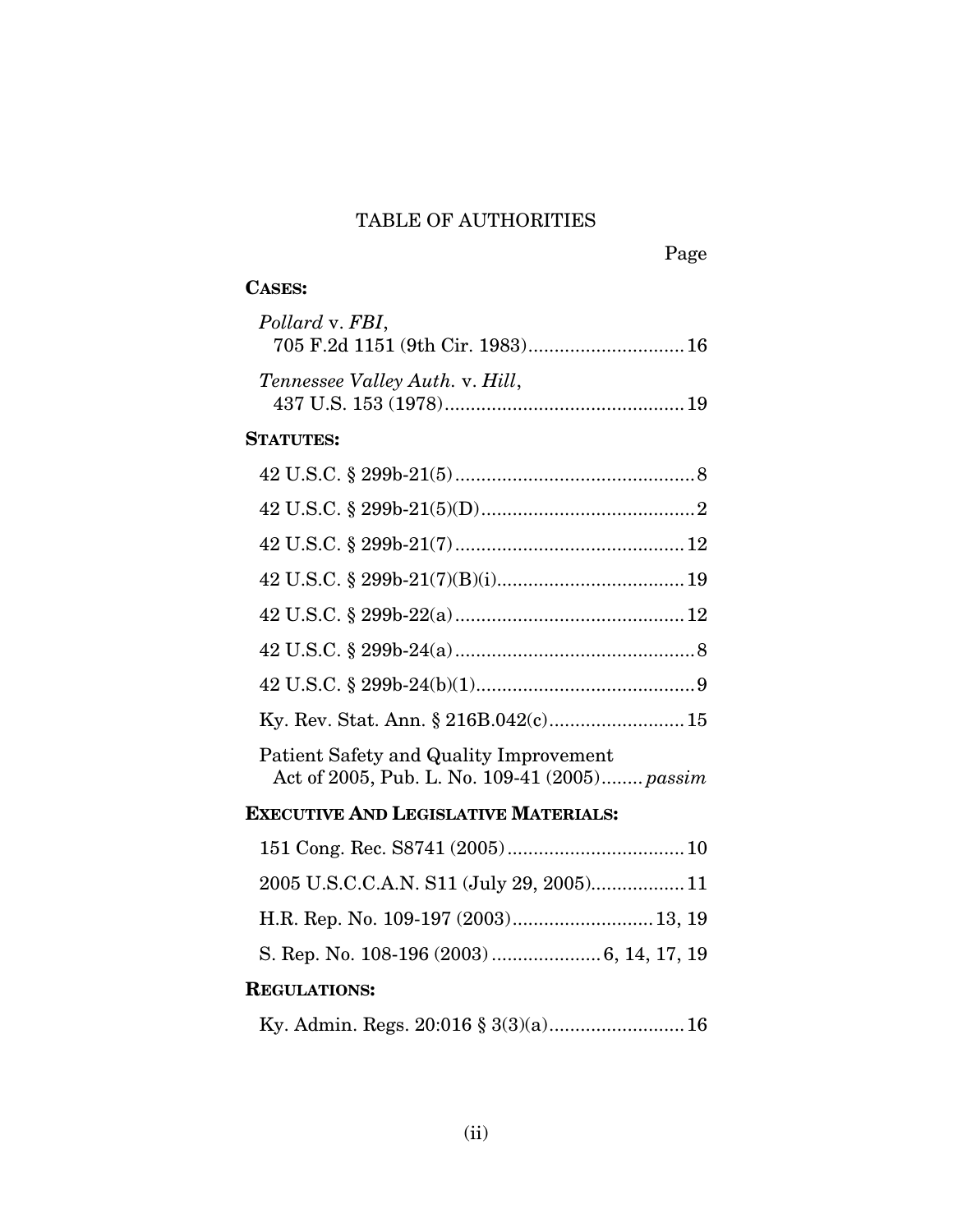# TABLE OF AUTHORITIES—Continued

| Page                                                                                                                                                                                                              |
|-------------------------------------------------------------------------------------------------------------------------------------------------------------------------------------------------------------------|
| Ky. Admin. Regs. 20:016 § 3(4) 16                                                                                                                                                                                 |
| Patient Safety & Quality Improvement,                                                                                                                                                                             |
| <b>OTHER AUTHORITIES:</b>                                                                                                                                                                                         |
| Am. Bar Ass'n Resolution 115 (adopted                                                                                                                                                                             |
| Paul J. Barringer & Allen B. Kachalia,<br><b>Error Reporting and Injury Compensation:</b><br><b>Advancing Patient Safety Through A State</b><br>Patient Safety Organization,                                      |
| Eric Scott Bell, Make Way: Why Arkansas<br>and the States Should Narrow Health<br>Care Peer Review Privileges for the Patient<br>Safety and Quality Improvement Act of<br>2005, 62 ARK. L. REV. 745 (2009) 10, 18 |
| California Hospital Patient Safety<br>Organization, CHPSO 2014 Annual Report 11                                                                                                                                   |
| Center for Patient Safety, <i>PSO</i> "Safe Ta-<br>bles" Result in Fall Prevention Interven-                                                                                                                      |
| Kelly G. Dunberg, Note, Just What The<br>Doctor Ordered? How The Patient Safety<br>And Quality Improvement Act May Cure<br>Florida's Patients' Right To Know About<br>Adverse Medical Incidents,                  |

iii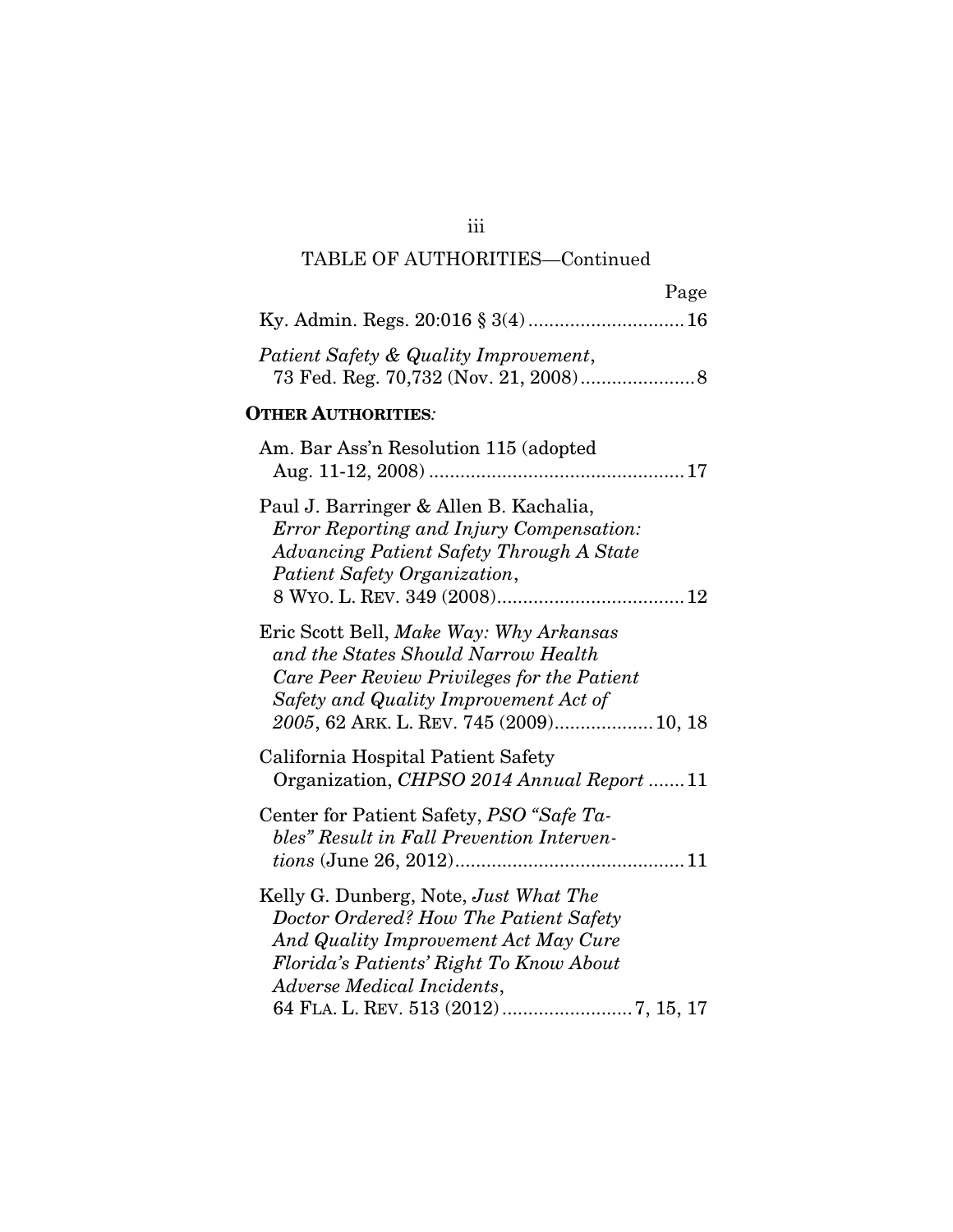# TABLE OF AUTHORITIES—Continued

| Page                                                                                                                                                            |
|-----------------------------------------------------------------------------------------------------------------------------------------------------------------|
| ECRI Institute, Case Study: Large Health<br><b>System Improves Root Cause Analysis</b>                                                                          |
| Bernadette Fernandez & Fran Larkins,<br>Congressional Research Service, Medical<br>Malpractice: The Role of Patient Safety                                      |
| David A. Hyman & Charles Silver, You Get<br>What You Pay For: Result-Based<br>Compensation For Health Care,<br>58 WASH. & LEE L. REV. 1427 (2001) 8             |
| Institute of Medicine, To Err Is Human:<br><b>Building A Safer Health System</b>                                                                                |
| D. Scott Jones & Rory Jaffe, Patient Safety<br>Organizations: Champions for Quality-<br>Ready for PPACA, J. OF HEALTH CARE<br>COMPLIANCE, Jan.-Feb. 2014 11, 12 |
| Katten, Muchin, Rosenman LLP, Case Law<br>Updates and Implications for Member                                                                                   |
| Charles M. Key, Toward A Safer Health<br>System: Medical Injury Compensation and<br>Medical Quality, 37 U. MEM. L. REV. 459                                     |
| Wally Miller, Aircraft Owners and Pilots<br>Association, Get Out of Jail Free,<br>FLIGHT TRAINING, June 2001 13                                                 |

iv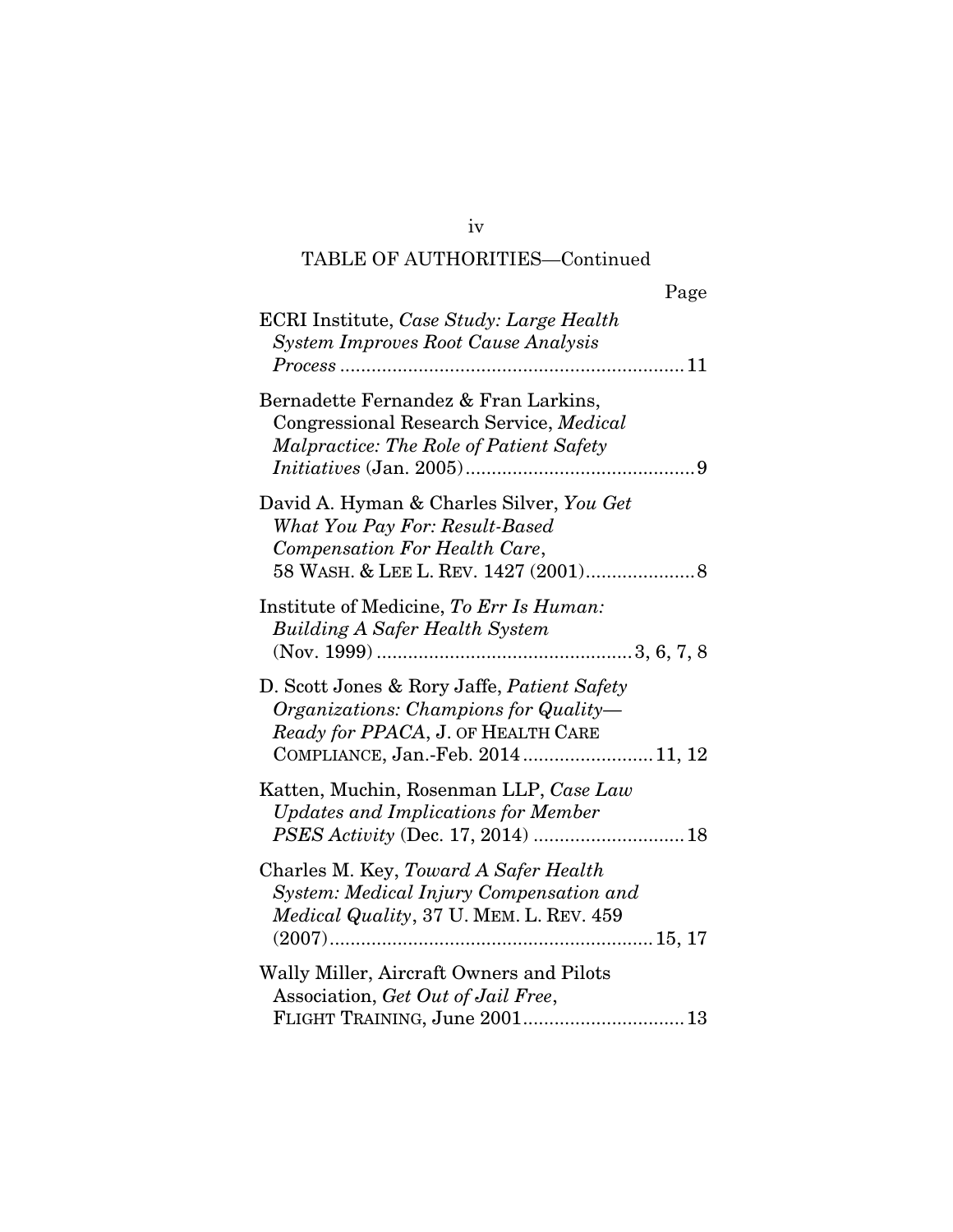# TABLE OF AUTHORITIES—Continued

| Page                                                                                                                                                                                                                                                          |
|---------------------------------------------------------------------------------------------------------------------------------------------------------------------------------------------------------------------------------------------------------------|
| NASA, ASRS Program Briefing (2014) 13                                                                                                                                                                                                                         |
| NASA, Aviation Safety Reporting System:<br>Confidentiality and Incentives to Report 13                                                                                                                                                                        |
| Peter J. Pronovost, et al., Reducing Health<br>Care Hazards: Lessons from the<br>Commercial Aviation Safety Team,                                                                                                                                             |
| William Riley, Structure and Features of a<br>Care Enhancement Model Implementing<br>the Patient Safety and Quality Improve-<br>ment Act, in Advances in Patient Safety:<br>New Directions and Alternative Approach-<br>es (Kerm Henriksen, et al., eds.)  15 |
| Teresa M. Schreffler, Comment, Systems<br>Approaches to Improving the Quality of<br>Healthcare: Strengths, Weaknesses, and<br>the Ideal Model of Medical Error<br>Reporting, 53 U. KAN. L. REV. 1249 (2005)  12                                               |
| Lois Shepherd, Assuming Responsibility,<br>41 WAKE FOREST L. REV. 445 (2006)  17                                                                                                                                                                              |
| Abram J. Twerski, <i>Medical Errors:</i><br>Focusing More on the What and Why,<br>Less on Who, J. OF ONCOLOGY PRACTICE,                                                                                                                                       |

v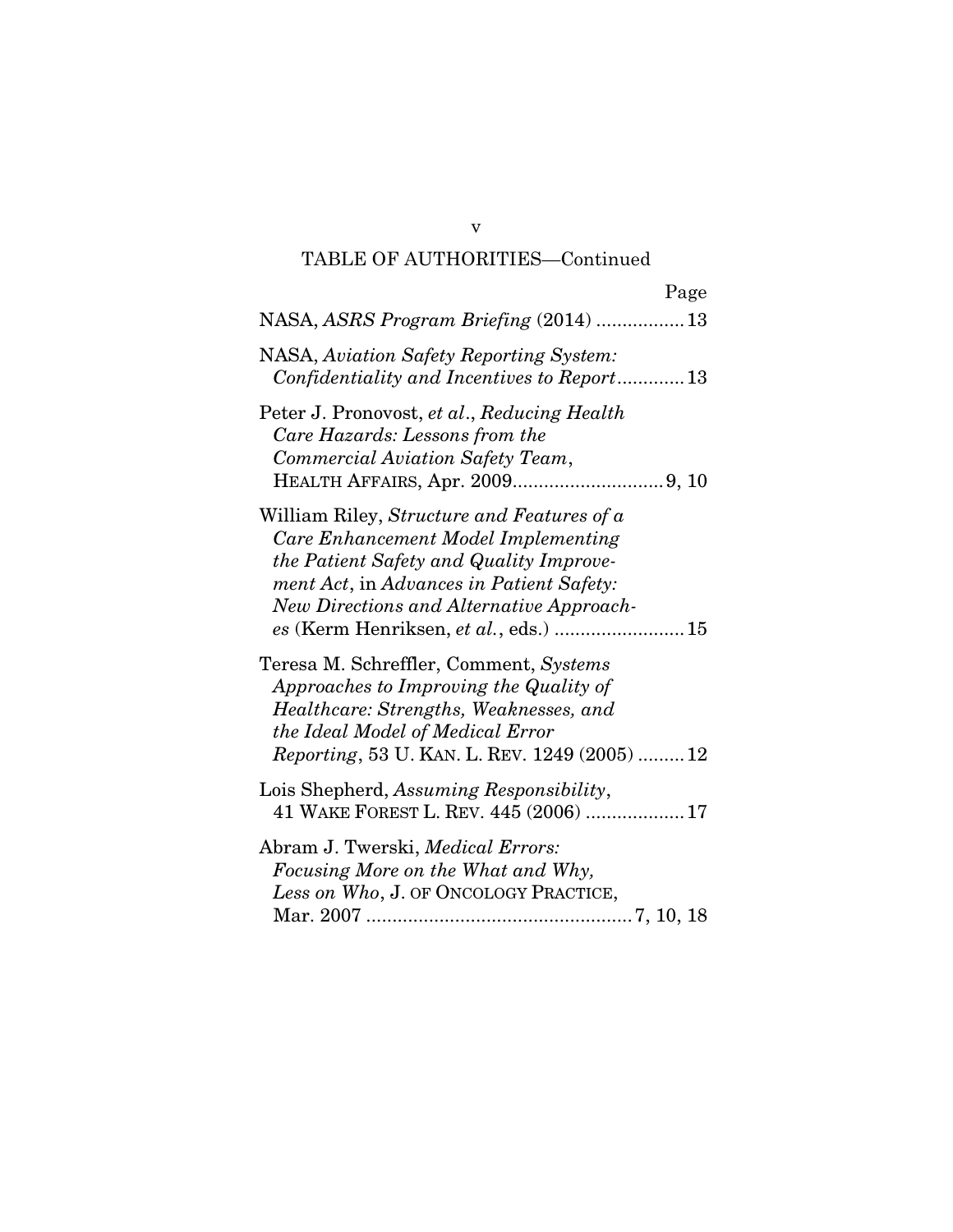### IN THE Supreme Court of the United States  $\frac{1}{2}$

### No. 14-1140  $\overline{\phantom{a}}$  ,  $\overline{\phantom{a}}$

PHILLIP TIBBS, *et al.*,

*Petitioners*,

v.

HON. KIMBERLY BUNNELL, et al., *Respondents*.

On Petition for a Writ of Certiorari to the Kentucky Supreme Court

 $\overline{\phantom{a}}$  ,  $\overline{\phantom{a}}$  ,  $\overline{\phantom{a}}$  ,  $\overline{\phantom{a}}$  ,  $\overline{\phantom{a}}$  ,  $\overline{\phantom{a}}$  ,  $\overline{\phantom{a}}$  ,  $\overline{\phantom{a}}$  ,  $\overline{\phantom{a}}$  ,  $\overline{\phantom{a}}$  ,  $\overline{\phantom{a}}$  ,  $\overline{\phantom{a}}$  ,  $\overline{\phantom{a}}$  ,  $\overline{\phantom{a}}$  ,  $\overline{\phantom{a}}$  ,  $\overline{\phantom{a}}$ 

 $\overline{\phantom{a}}$ 

#### BRIEF OF THE AMERICAN HOSPITAL ASSOCIATION AND FEDERATION OF AMERICAN HOSPITALS AS AMICI CURIAE IN SUPPORT OF **PETITIONERS**

#### STATEMENT OF INTEREST

 $\overline{\phantom{a}}$ 

The American Hospital Association and Federation of American Hospitals respectfully submit this brief as *amici curiae*. 1

<sup>&</sup>lt;sup>1</sup> No party or counsel for a party authored this brief in whole or in part. No party, counsel for a party, or person other than *amici curiae*, their members, or counsel made any monetary contribution intended to fund the preparation or submission of this brief. All parties were notified of *amici curiae*'s intent to submit this brief at least 10 days before it was due, but Respondent the Estate of Luvetta Goff did not respond to repeated requests for consent to file, necessitating the motion accompanying this submission.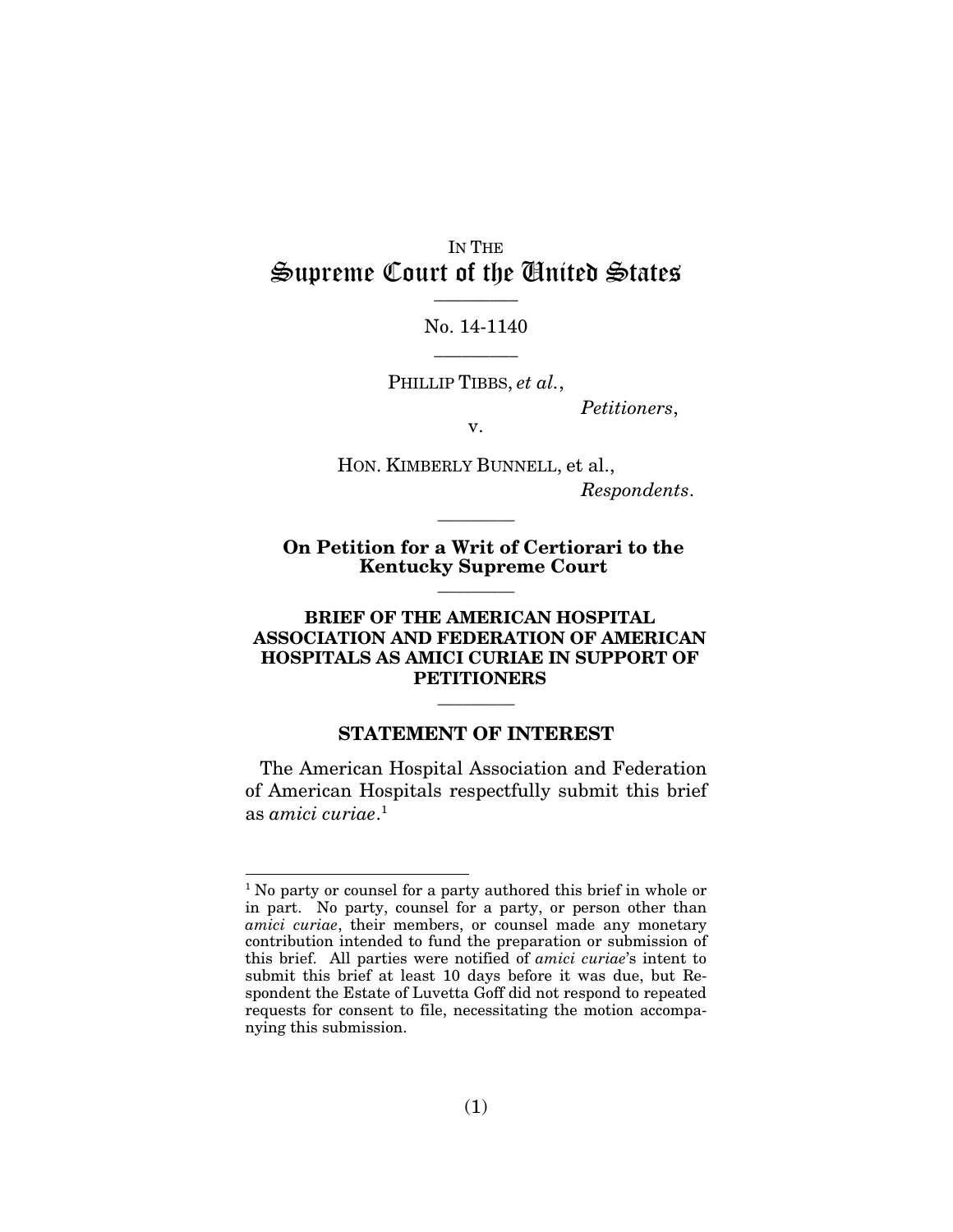The American Hospital Association represents more than 5,000 hospitals, health care systems, and other health care organizations, plus 42,000 individual members. AHA educates its members on health care issues and advocates to ensure that their perspectives are considered in formulating health policy.

The Federation of American Hospitals is the national representative of investor-owned or managed community hospitals and health systems throughout the United States. Dedicated to a market-based philosophy, the Federation provides representation and advocacy on behalf of its members to Congress, the Executive Branch, the judiciary, media, academia, accrediting organizations, and the public.

AHA and the Federation have long understood that patient safety must be hospitals' first priority, and they and their members have long sought to foster the "culture of safety" that is essential to detecting and preventing medical errors. *See* 42 U.S.C. § 299b- $21(5)(D)$ . That is why AHA and the Federation supported the Patient Safety and Quality Improvement Act of 2005, Pub. L. No. 109-41 (2005), and that is why they advocated for the Secretary of Health and Human Services to promptly promulgate rules implementing the Act.

The petition succinctly explains how the Kentucky Supreme Court's decision conflicts with the Act's text and adds to the confusion among the lower courts on how to interpret the Patient Safety Act's broad privilege for providers' reports to patient safety organizations. Pet. 15-25. AHA and the Federation write to underscore two points. First, the Patient Safety Act—and its privilege for reports to patient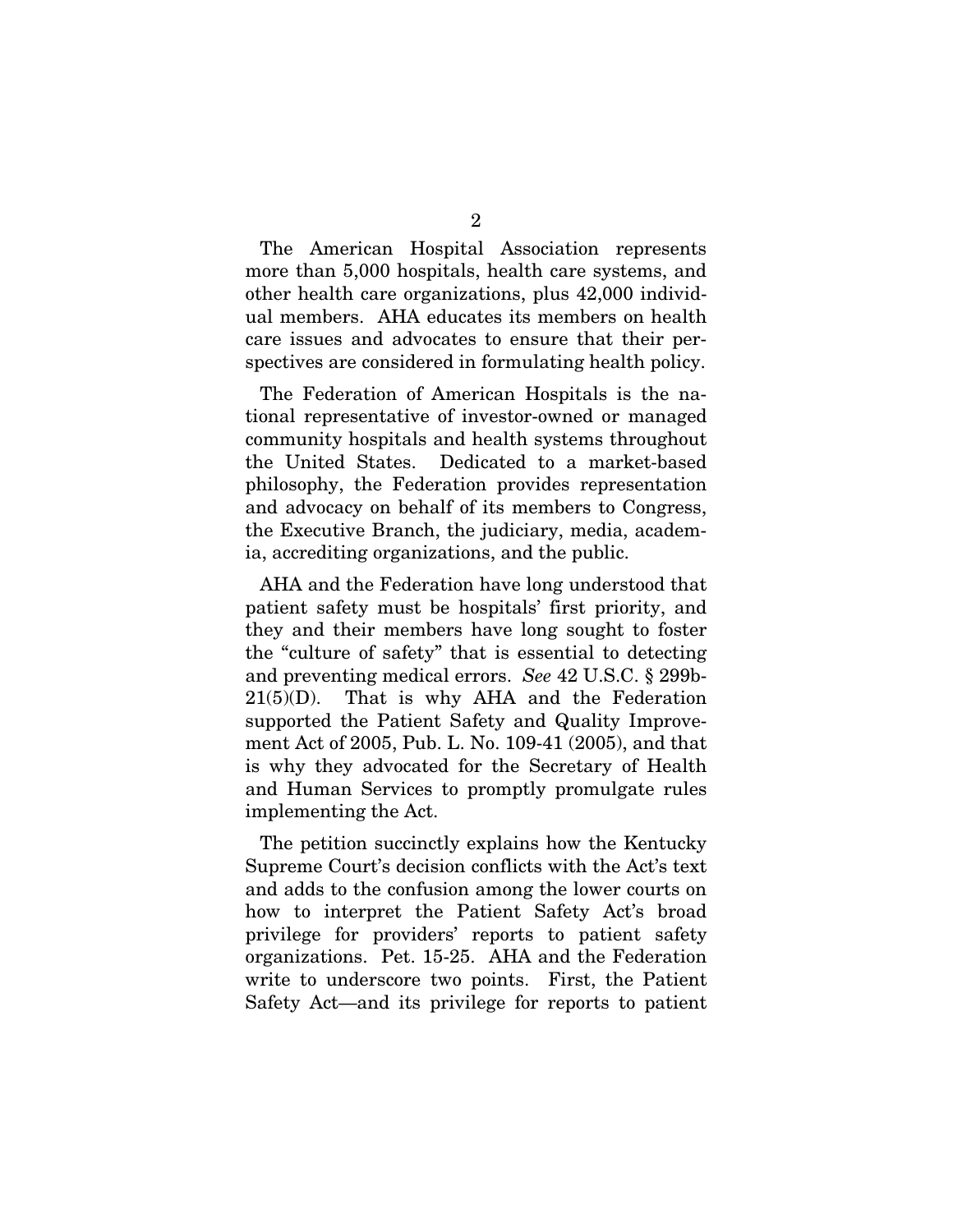safety organizations—is a critical tool for improving patient safety. Second, the Kentucky Supreme Court's decision, if allowed to stand, will thwart Congress's goals in passing the Act. Nationwide, over 2,200 hospitals participate in patient safety organizations. The Court should grant the writ and reassure these hospitals and other providers that they can report, study, and learn from errors and near-errors without fear of public disclosure—just as Congress intended.

#### SUMMARY OF ARGUMENT

I. Patient safety organizations, if allowed to function as Congress intended, have the potential to dramatically enhance patient safety. Starting with the Institute of Medicine's seminal 1999 report *To Err Is Human*, patient-safety advocates have recognized that the vast majority of medical errors are caused by broken systems, not reckless providers. But patient-safety advocates also understood that providers had little incentive to share and learn from each other's mistakes. Quite the contrary, in fact: the ever-present threat of medical-malpractice litigation encouraged practitioners to remain silent. Policymakers seeking to improve patient outcomes thus sought to create a "culture of safety" where errors and their causes could be openly discussed. Stakeholders agreed that a candid and protected airing of mistakes and their causes helps providers develop improved systems to prevent those errors from happening again.

Congress responded to this consensus by passing the Patient Safety and Quality Improvement Act. The Act encourages providers to create or join pa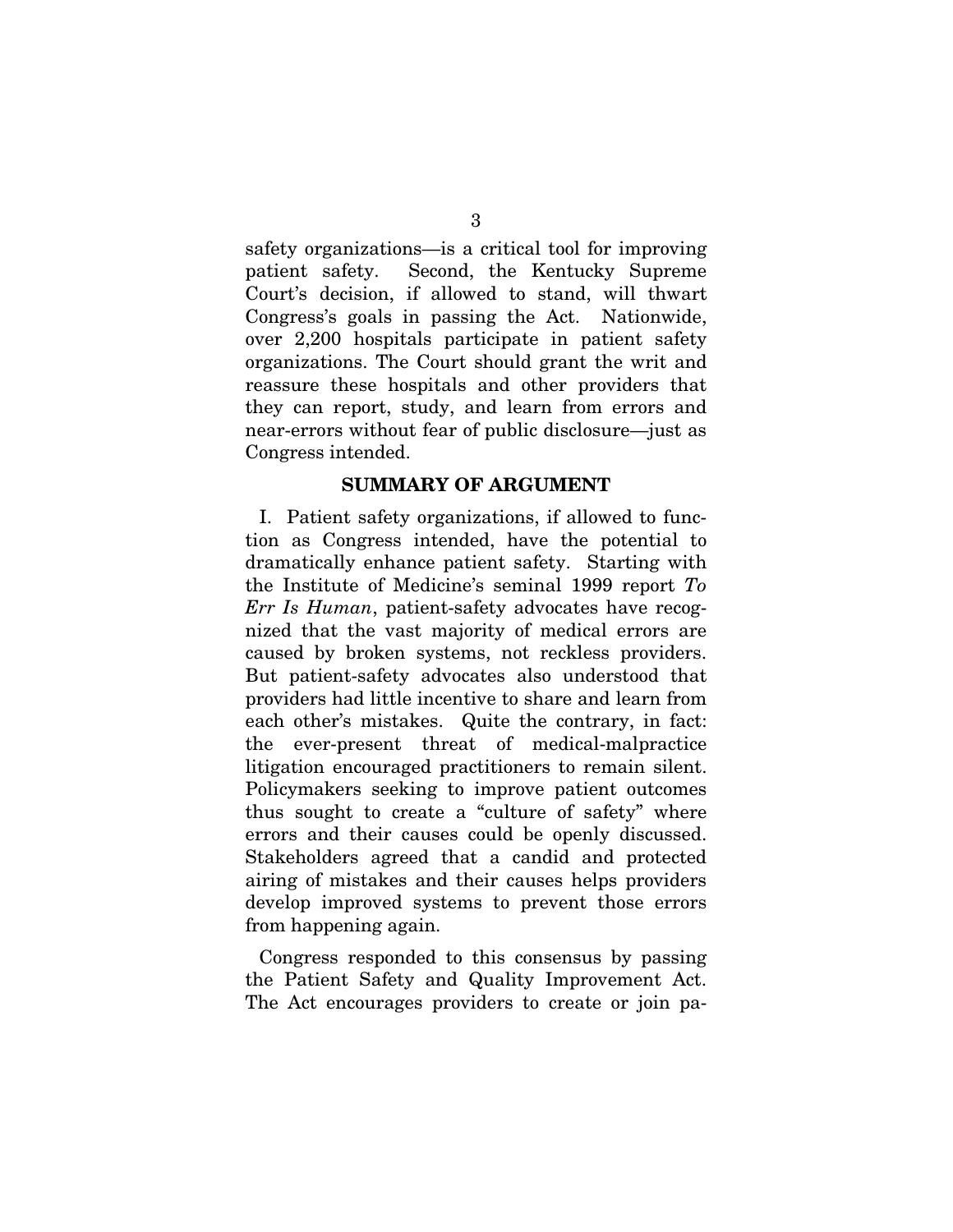tient safety organizations, which will collect reports of errors and near-errors from providers, analyze those reports for the errors' root causes, and recommend ways the errors can be avoided in the future. Congress based this system on demonstrated successes from other fields—particularly the aviation industry. Congress anticipated that the patient safety organization model set out in the Patient Safety Act would have similar success.

Congress understood that providers would not report to patient safety organizations unless they were confident that their reports would remain privileged. It therefore built into the Patient Safety Act a promise of nearly absolute confidentiality for reports to patient safety organizations: the reports could not be used in any forum—state or federal, civil or criminal—assuring providers that they could honestly assess their mistakes without fear of repercussions. Congress, then, explicitly linked the Patient Safety Act's success to courts' enforcement of the Act's privilege for reports to patient safety organizations. If providers cannot rely on the privilege, patient safety organizations cannot achieve the Act's goals for them.

II. The Kentucky Supreme Court's decision below significantly compromises the effectiveness of the Patient Safety Act. Even before the Kentucky Supreme Court's opinion, providers hesitated to participate in patient safety organizations for fear that the Patient Safety Act's privilege would not be enforced by state courts. The decision below confirms those fears. Under it, any time a generalist trial-court judge concludes that information in a patient safety report also had to be maintained under state law, the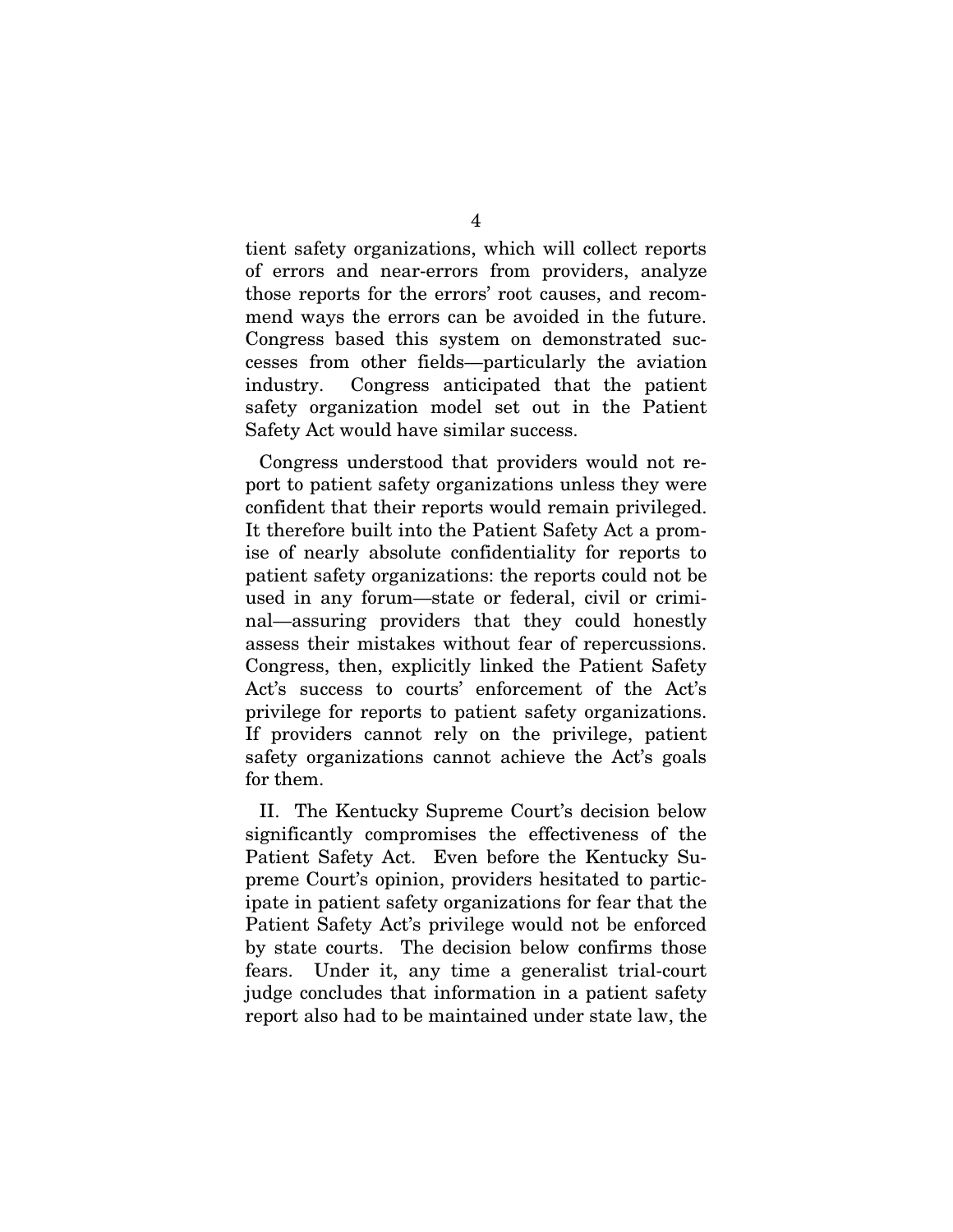report (or the portions of it subject to state law) must be divulged to a tort plaintiff. But trial-court judges are not doctors, and they are not health-law experts. Views on what information must be disclosed will vary from judge to judge, and providers will have no way to determine before the fact what will be kept safe from plaintiffs' discovery requests. Confronted with that uncertainty, many provider groups may simply choose to not join patient safety organizations.

Even if some provider groups soldier on, individual providers' reports may be chilled. Providers understandably focus on risk management and worry about the integrity of their professional reputation. They may rationally decide that the risk of disclosure in later litigation is too great. If enough providers feel this way, reports to patient safety organizations will dry up. And for the providers that *do* continue to report even in the face of the Kentucky Supreme Court's decision, the uncertainty generated by the decision may lead to self-censored reports that are not as useful in analyzing or predicting patient safety trends.

The Kentucky Supreme Court's decision is particularly unwarranted because it is unnecessary to assure negligent providers are held accountable for careless and avoidable mistakes. Plaintiffs still have access to their medical records, and they may use the traditional tools of discovery to find out the facts underlying an incident. All plaintiffs cannot do under the federal Patient Safety Act is obtain the reports providers make to patient safety organizations. The Kentucky Supreme Court may not like that limitation, but that is the balance Congress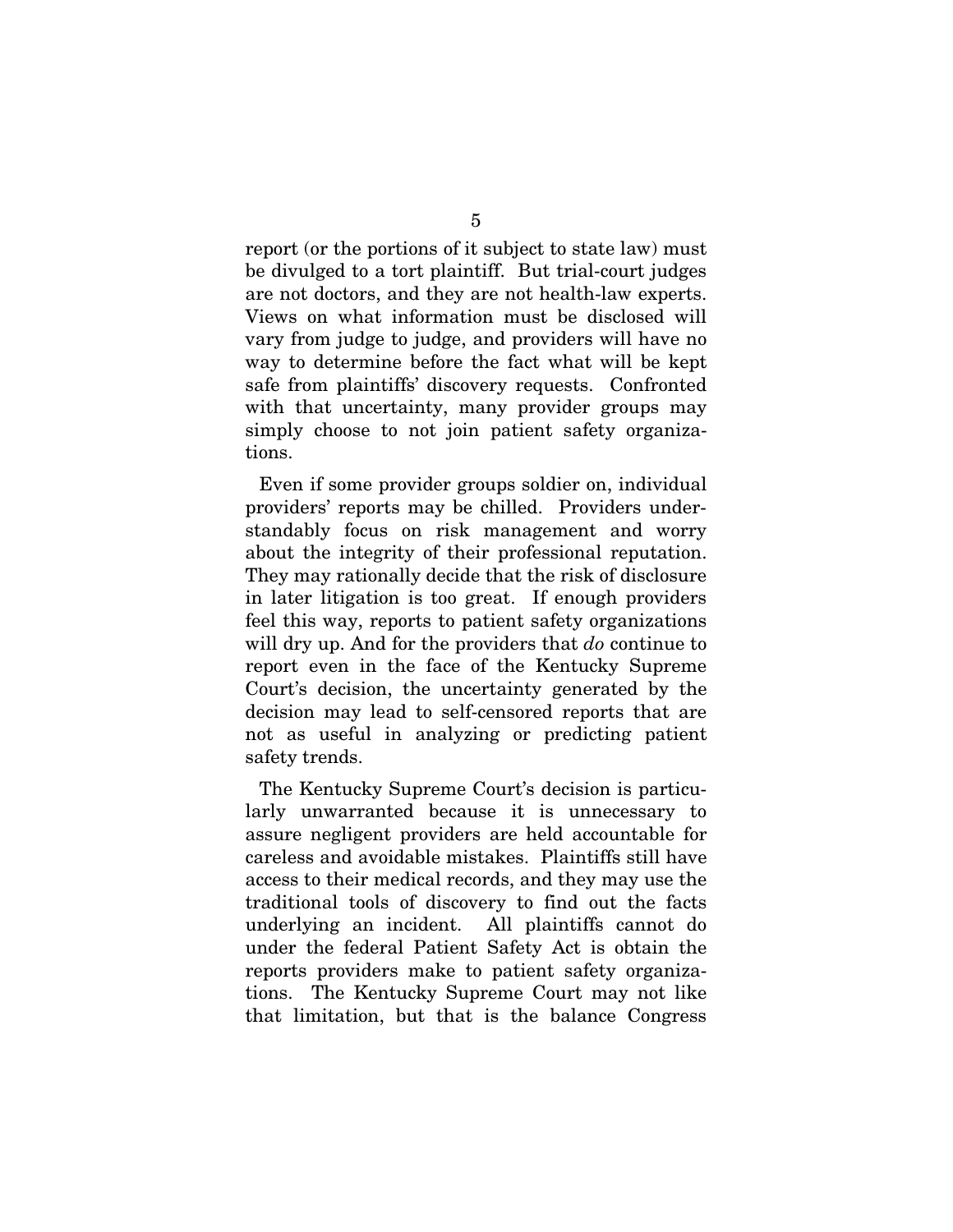struck, and it was a choice for Congress, not the courts, to make.

#### ARGUMENT

### I. PATIENT SAFETY ORGANIZATIONS CAN DRAMATICALLY ENHANCE PATIENT SAFETY.

The patient safety organizations contemplated by the Patient Safety Act have the potential to dramatically enhance patient safety. Patient safety organizations can aggregate data from members; provide evidence-based analysis of the root causes of medical errors and near-misses; and propose systems-focused solutions to prevent future mistakes. Patient safety organizations can achieve these objectives, however, only if there is broad-based participation by providers. And providers will participate only if they can rely on the Patient Safety Act's guarantee of nearly absolute confidentiality for patient safety work product.

1. Patient safety "has emerged as a major health policy issue." S. Rep. No. 108-196, at 4 (2003).<sup>2</sup> The issue was brought to the fore by the Institute of Medicine's seminal report, *To Err Is Human*, which found that medical errors cost the country between \$17 and \$29 billion annually. Institute of Medicine,

<sup>2</sup> The Congressional reports cited in this brief relate to a previous 2003 version of the Patient Safety Act. But the 2005 version that was ultimately enacted "was to large extent simply a reintroduction of the Senate's 2003 version." Pet. App. 30a-31a (Abramson, J., dissenting). The 2003 legislative reports therefore provide "meaningful insight into the congressional intent animating the" Patient Safety Act. *Id.* at 31a.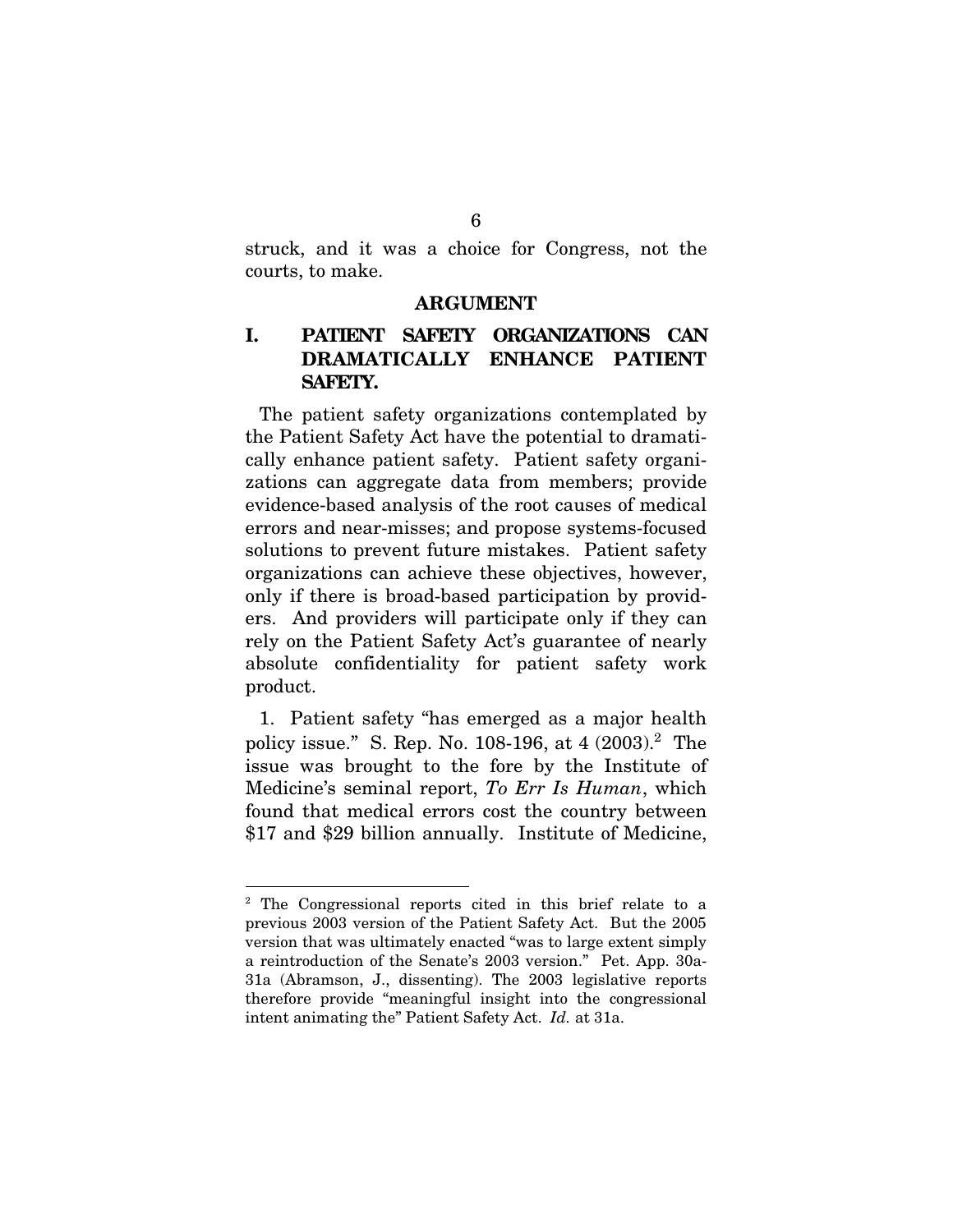### *To Err Is Human: Building A Safer Health System* 27 (Nov. 1999).

One of the study's critical findings was that eliminating medical errors takes more than " 'getting rid of bad apples.' " *Id.* at 49. Although most medical errors are the result of human factors, humans are not necessarily to "blame" for most medical errors. Id. at 53. Instead, the majority of errors are systemic, meaning that they are due to breakdowns in the systems providers rely on to deliver care. *Id.* at 51- 53. In other words, errors are often "caused by faulty systems, processes, and conditions that lead people to make mistakes or fail to prevent them." Kelly G. Dunberg, Note, *Just What The Doctor Ordered? How The Patient Safety And Quality Improvement Act May Cure Florida's Patients' Right To Know About Adverse Medical Incidents*, 64 FLA. L. REV. 513, 533 (2012).

*To Err Is Human*'s focus on the systems that cause error was revolutionary. Before it, existing medicalerror-reduction programs emphasized skill and attention to detail; they believed that if medical staff tried harder, focused more, and were punished for their mistakes, errors could be avoided. *See* Abram J. Twerski, *Medical Errors: Focusing More on the What and Why, Less on Who*, J. OF ONCOLOGY PRACTICE, Mar. 2007, at 66, 66 ("Teaching hospitals have focused on the sequelae of errors rather than teaching ways to prevent them or the value of disclosing them."); *To Err Is Human*, *supra*, at 269 (noting that pre-existing error-review processes "stress[ed] the value of knowledge, skill, and alertness" and did "not tend to address systemic issues").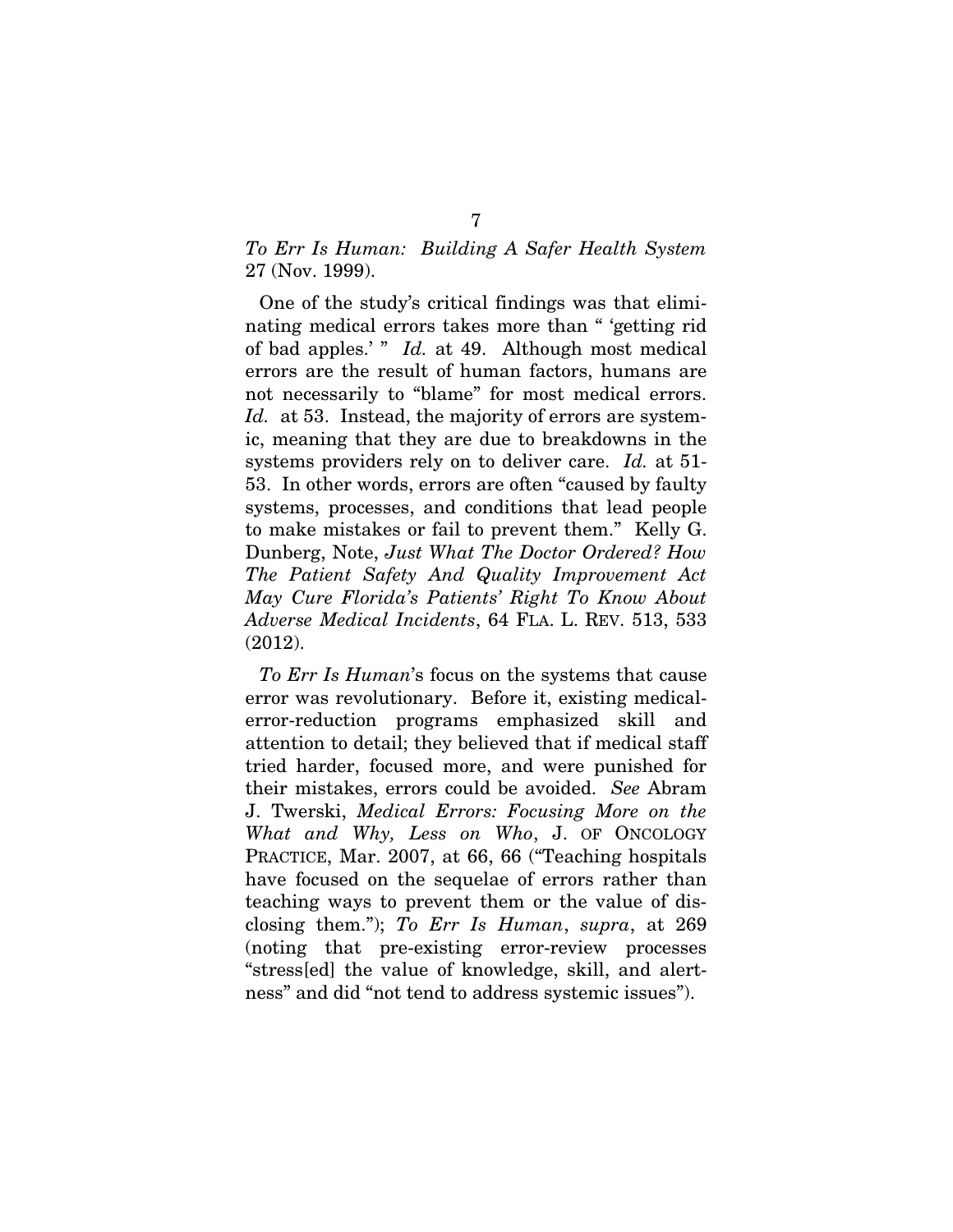Medical-malpractice suits are emblematic of this older way of responding to medical errors. Malpractice cases "shame and blame" individual providers instead of improving the systems providers are a part of. David A. Hyman & Charles Silver, *You Get What You Pay For: Result-Based Compensation For Health Care*, 58 WASH. & LEE L. REV. 1427, 1446 n.80 (2001). To reform the systems responsible for most medical errors, the Institute of Medicine warned, the "culture of blame must be broken down." *To Err Is Human*, *supra*, at ix.

2. Congress responded to these concerns in the Patient Safety and Quality Improvement Act of 2005, Pub. L. No. 109-41 (2005). The Act "focuses on creating a voluntary program through which health care providers can share information relating to patient safety events \* \* \*, with the aim of improving patient safety and the quality of care nationwide." *Patient Safety & Quality Improvement*, 73 Fed. Reg. 70,732, 70,732 (Nov. 21, 2008).

The Act does so primarily through a system of patient safety organizations. To qualify as a patient safety organization, an organization must engage in "patient safety activities," which include collecting and analyzing safety reports from providers; developing and disseminating information to improve patient safety, "such as recommendations, protocols, or information regarding best practices"; and using providers' safety reports to "encourag[e] a culture of safety and of providing feedback and assistance to effectively minimize patient safety risk." 42 U.S.C. § 299b-21(5) (defining "patient safety activities"); *id.* § 299b-24(a) (patient safety organizations must engage in each of these patient safety activities).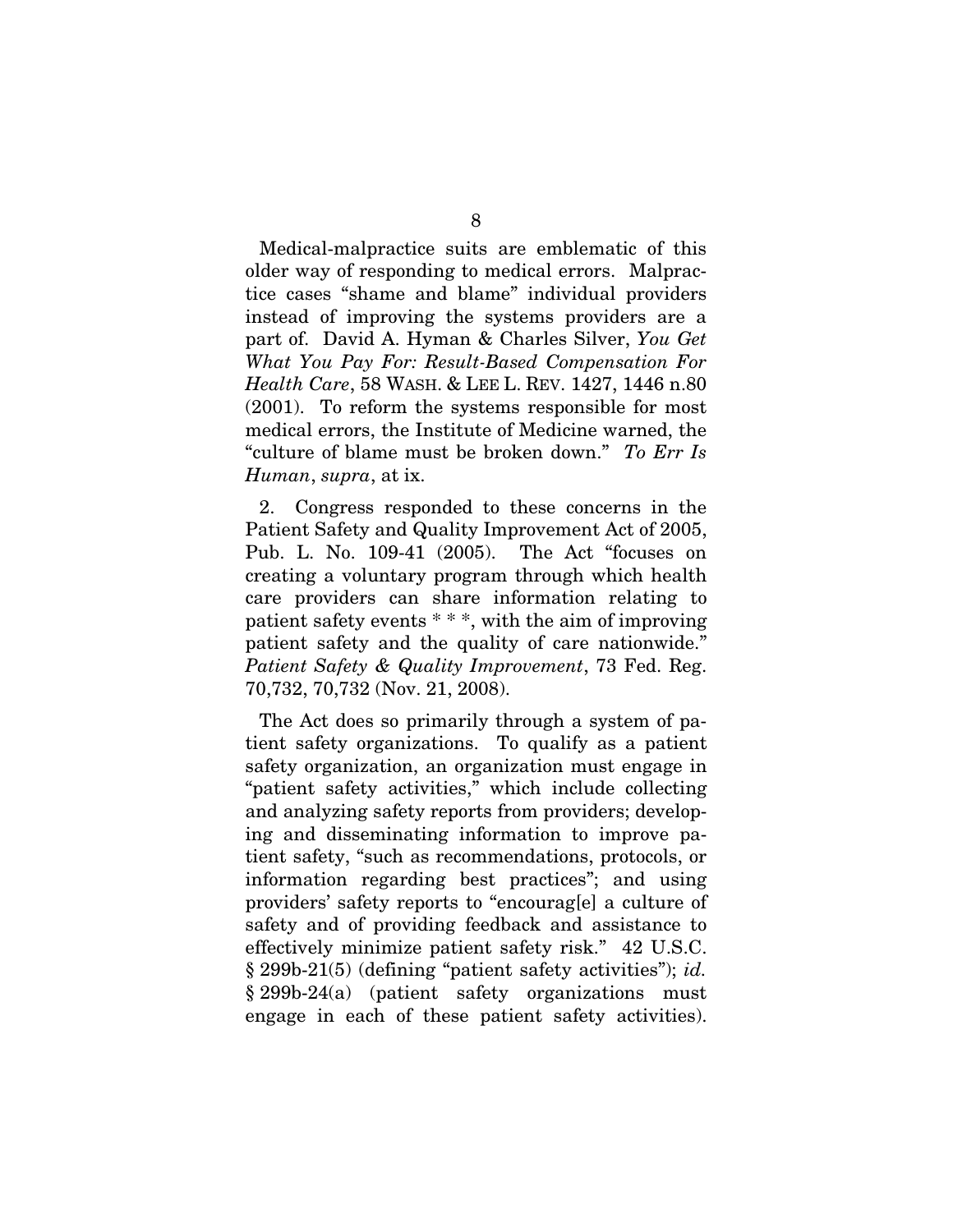Patient safety organizations must also employ qualified staff to analyze the reports received and have contracts for "a reasonable period of time" with more than one provider for the purpose of collecting and analyzing safety-related reports. *Id.* § 299b-24(b)(1). Patient safety organizations, in short, must dedicate themselves to the collection, analysis, and dissemination of materials that promote patient safety.

By aggregating and analyzing safety reports from multiple providers, patient safety organizations can detect errors existing systems miss. They can identify "errors that occur on such an infrequent basis that they would be difficult to detect by any one single health organization." Bernadette Fernandez & Fran Larkins, Congressional Research Service, *Medical Malpractice: The Role of Patient Safety Initiatives* 11  $(Jan. 2005).$ <sup>3</sup> And they also can spot "error trends or patterns which allude to system problems that may impact all health care organizations." *Id.* Identifying these errors and trends, the Congressional Research Service explained, "could facilitate the development of strategies to prevent more serious errors from occurring." *Id.*

Congress had good reason to think patient safety organizations would achieve these goals. A similar report-and-analyze model in the aviation industry the Aviation Safety Reporting System—has been credited with "with helping to greatly increase commercial aviation safety." *Id.* at 10; *see also* Peter J. Pronovost, *et al*., *Reducing Health Care Hazards: Lessons from the Commercial Aviation Safety Team*, HEALTH AFFAIRS, Apr. 2009, at 479, 482 (detailing

<sup>3</sup> *Available at* http://goo.gl/bt7orZ.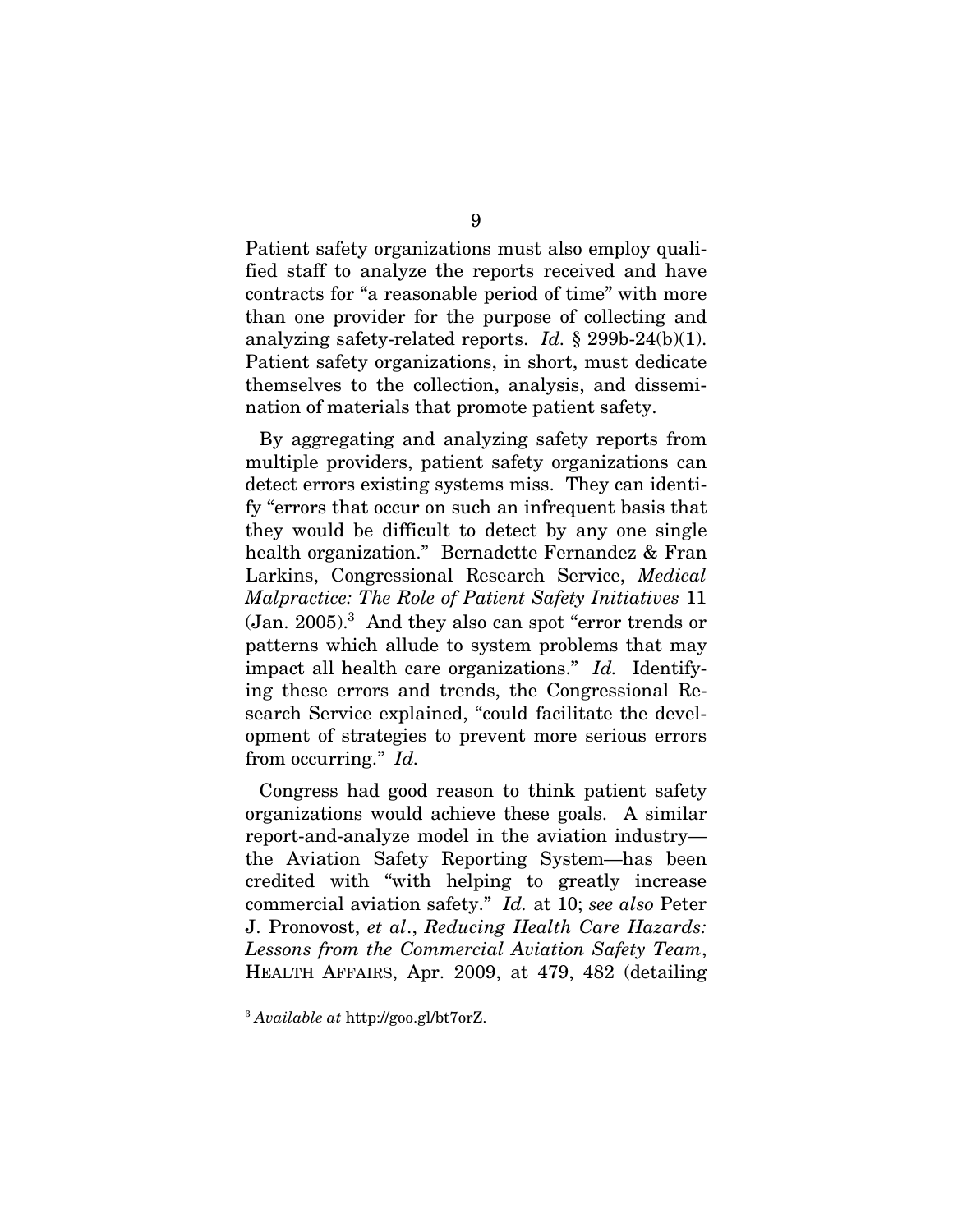the "dramatic improvement in aviation safety" due to a similar joint government-industry error-analysis program). And nuclear power and petrochemical processing, two other safety-focused industries, also use reporting and analysis to detect and prevent systemic errors. *Focusing More on the What and Why*, *supra*, at 66.

Although the health care sector's experience with error reporting and analysis is more limited, past successes suggest patient safety organizations' significant potential. In one prominent example, anesthesiology groups discovered that anesthesiologists sometimes connected oxygen tubing to nitrousoxide tubing, harming patients. *Reducing Health Care Hazards*, *supra*, at 484. Using systems analysis, anesthesiology groups found a solution: redesign the equipment so that it is physically impossible for oxygen and nitrous-oxide tubing to be connected. *Id.* Similarly, the National Nosocomial Infection Survey, a voluntary system of reporting hospital-acquired infections, has been shown in controlled trials to be effective. Eric Scott Bell, *Make Way: Why Arkansas and the States Should Narrow Health Care Peer Review Privileges for the Patient Safety and Quality Improvement Act of 2005*, 62 ARK. L. REV. 745, 757 (2009). Hospitals that participated saw a 32% drop in infections compared to those that did not. *Id.* at 758.

Backers of patient safety organizations anticipated that they would achieve similar results. Senator Jeffords called the Patient Safety Act "among the most significant healthcare legislation the Senate will consider." 151 Cong. Rec. S8741, S8742 (2005). President Bush, when he signed the Act into law,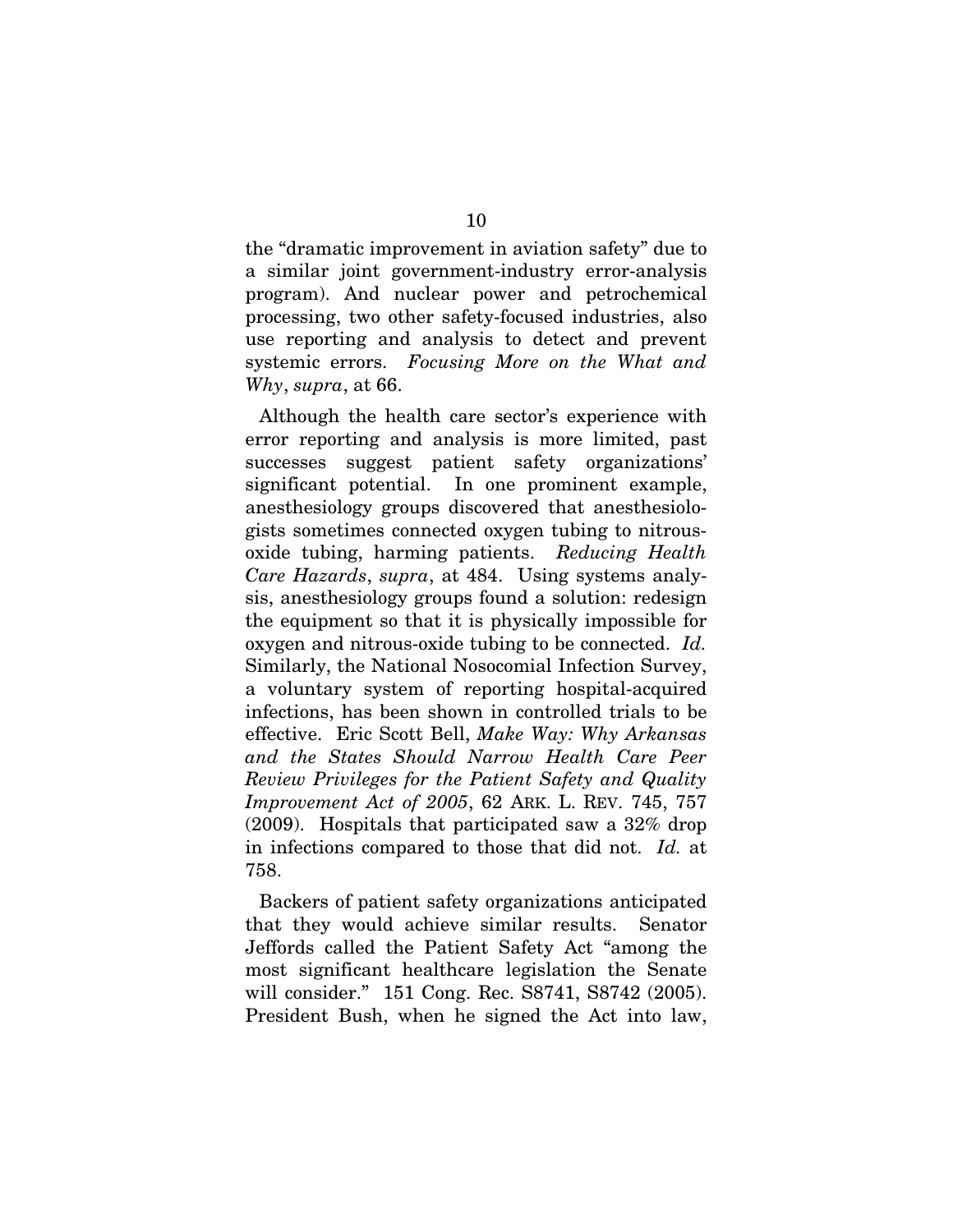commended it as a "critical step toward our goal of ensuring top-quality, patient-driven health care for all Americans." 2005 U.S.C.C.A.N. S11 (July 29, 2005). And there are early indications that patient safety organizations are meeting those objectives. For example, patient safety organizations are offering recommendations on how to prevent falls in hospital settings; raising awareness about potential hazards when using electronic health records; and convening "safe tables," where health care providers candidly share patient safety experiences and lessons learned. *See* California Hospital Patient Safety Organization, *CHPSO 2014 Annual Report*<sup>4</sup> ; ECRI Institute, *Case Study: Large Health System Improves Root Cause Analysis Process*<sup>5</sup> ; Center for Patient Safety, *PSO "Safe Tables" Result in Fall Prevention Interventions* (June 26, 2012).<sup>6</sup>

3. For patient safety organizations to fulfill their promise, however, providers have to join them. Without widespread provider participation, important safety trends or systemic safety challenges may go undetected. And practically speaking, larger patient safety organizations have more leverage to put safety recommendations into practice. As one patient safety organization's director put it, large organizations, "representing hundreds of hospitals, can influence manufacturers in ways individual hospitals cannot." D. Scott Jones & Rory Jaffe, *Patient Safety Organizations: Champions for Quali-*

<sup>4</sup> *Available at* http://goo.gl/4jTc6s.

<sup>5</sup> *Available at* http://goo.gl/cYZOs9.

<sup>6</sup> *Available at* http://goo.gl/6q2jbZ.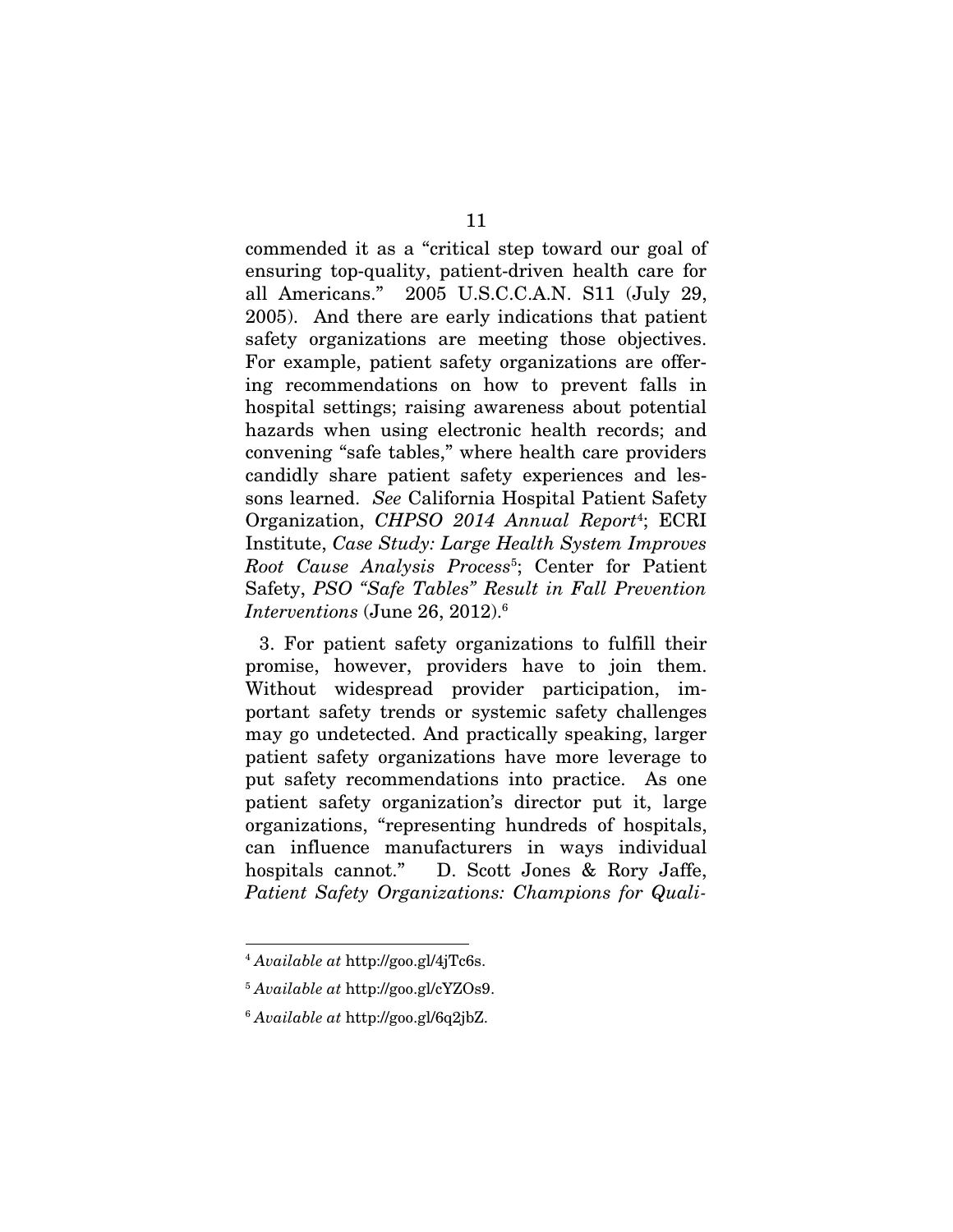*ty—Ready for PPACA*, J. OF HEALTH CARE COMPLIANCE, Jan.-Feb. 2014, at 41, 42.

One of the biggest barriers to provider participation is the fear of professional liability. Commentators have observed that "healthcare providers have been uneager to participate in reporting medical error because of feared liability risks." Teresa M. Schreffler, Comment, *Systems Approaches to Improving the Quality of Healthcare: Strengths, Weaknesses, and the Ideal Model of Medical Error Reporting*, 53 U. KAN. L. REV. 1249, 1251 (2005). Or, as another commentator put it, "health policy experts have identified the legal system as an impediment to improving health care quality—precisely because of the chilling effect it has on providers' willingness to disclose." Paul J. Barringer & Allen B. Kachalia, *Error Reporting and Injury Compensation: Advancing Patient Safety Through A State Patient Safety Organization*, 8 WYO. L. REV. 349, 350-351 (2008).

Congress understood that. To convince providers to join patient safety organizations, the Patient Safety Act makes reports to patient safety organizations from providers—called "patient safety work product," 42 U.S.C. § 299b-21(7)—confidential under almost all circumstances. The Act provides that patient safety work product is "privileged" and shall not be "subject to a Federal, State, or local civil, criminal, or administrative subpoena or order." *Id.* § 299b-22(a). Nor shall it be "subject to discovery in connection with a Federal, State, or local civil, criminal, or administrative proceeding." *Id.* Nor shall it be "admitted as evidence in any Federal, State, or local government civil proceedings, criminal proceedings, administra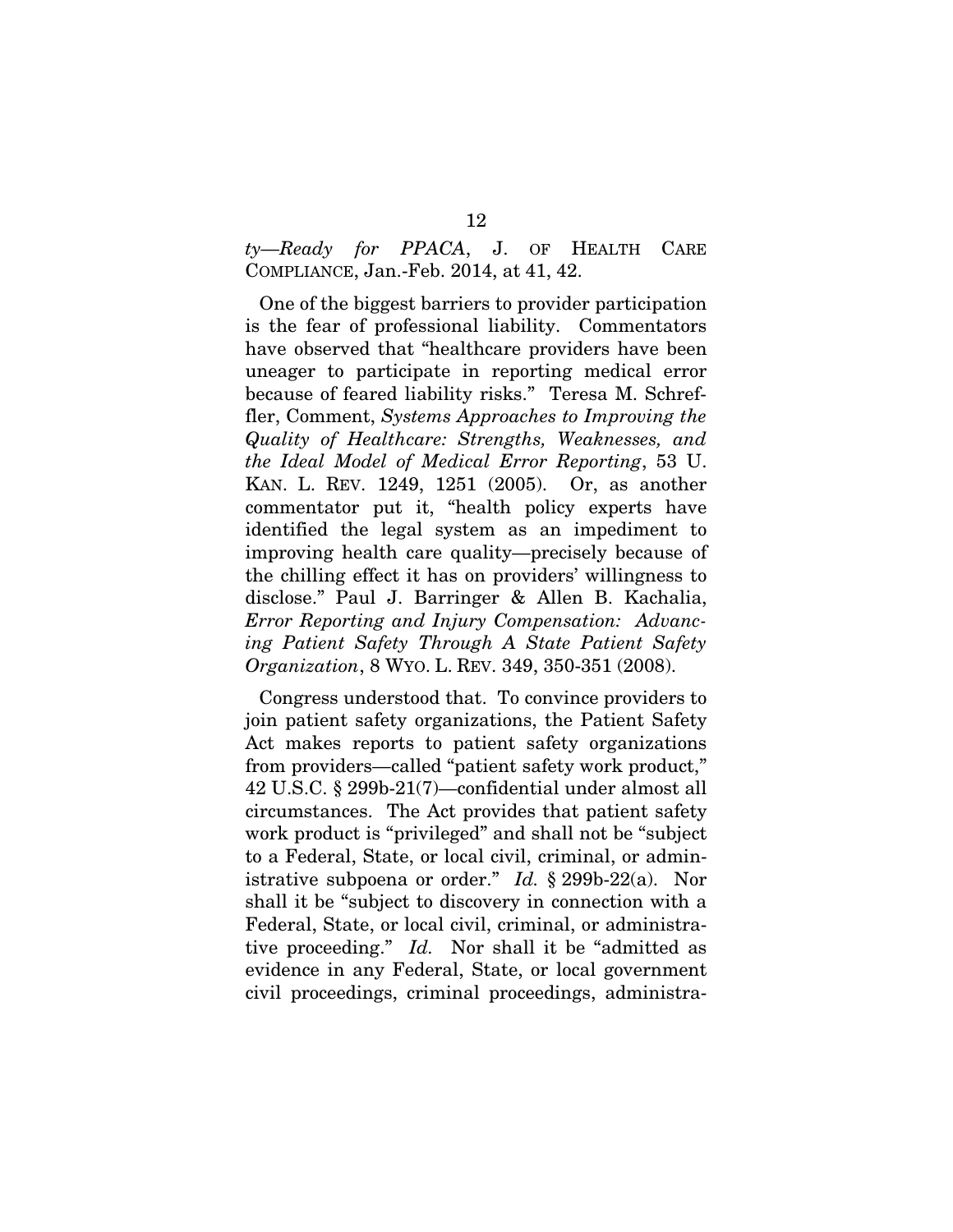tive rulemaking proceeding, or administrative adjudicatory proceeding." *Id.*

Congress again drew on the Aviation Safety Reporting System's experience in crafting the Patient Safety Act's confidentiality provisions. Reports to the Safety Reporting System are absolutely confidential. NASA, *Aviation Safety Reporting System: Confidentiality and Incentives to Report*. <sup>7</sup> The Safety Reporting System's administrators take that guarantee seriously: They have processed over 1 million reports since 1975 without ever revealing a reporter's identity. *Id.* The protections for reporters are so well ingrained that industry organizations teach pilots "when in doubt, write it out"—a report can only help, and never hurts. Wally Miller, Aircraft Owners and Pilots Association, *Get Out of Jail Free*, FLIGHT TRAINING, June 2001 (capitalization altered).<sup>8</sup> Thanks to aviators' wide participation, the Aviation Safety Reporting System is "widely regarded as one of the world's largest sources of information on aviation safety and human factors." NASA, *ASRS Program Briefing* 15 (2014).<sup>9</sup>

Congress saw a similar link between confidentiality and effectiveness in the Patient Safety Act. The House Report explained that the Act's broad protections were "intended to encourage the reporting and analysis of medical errors and health care systems." H.R. Rep. No. 109-197, at 9 (2003). The Senate

<sup>7</sup> *Available at* http://asrs.arc.nasa.gov/overview/ confidentiality.html.

<sup>8</sup> *Available at* http://goo.gl/at2qj5.

<sup>9</sup> *Available at* http://goo.gl/MC0eID.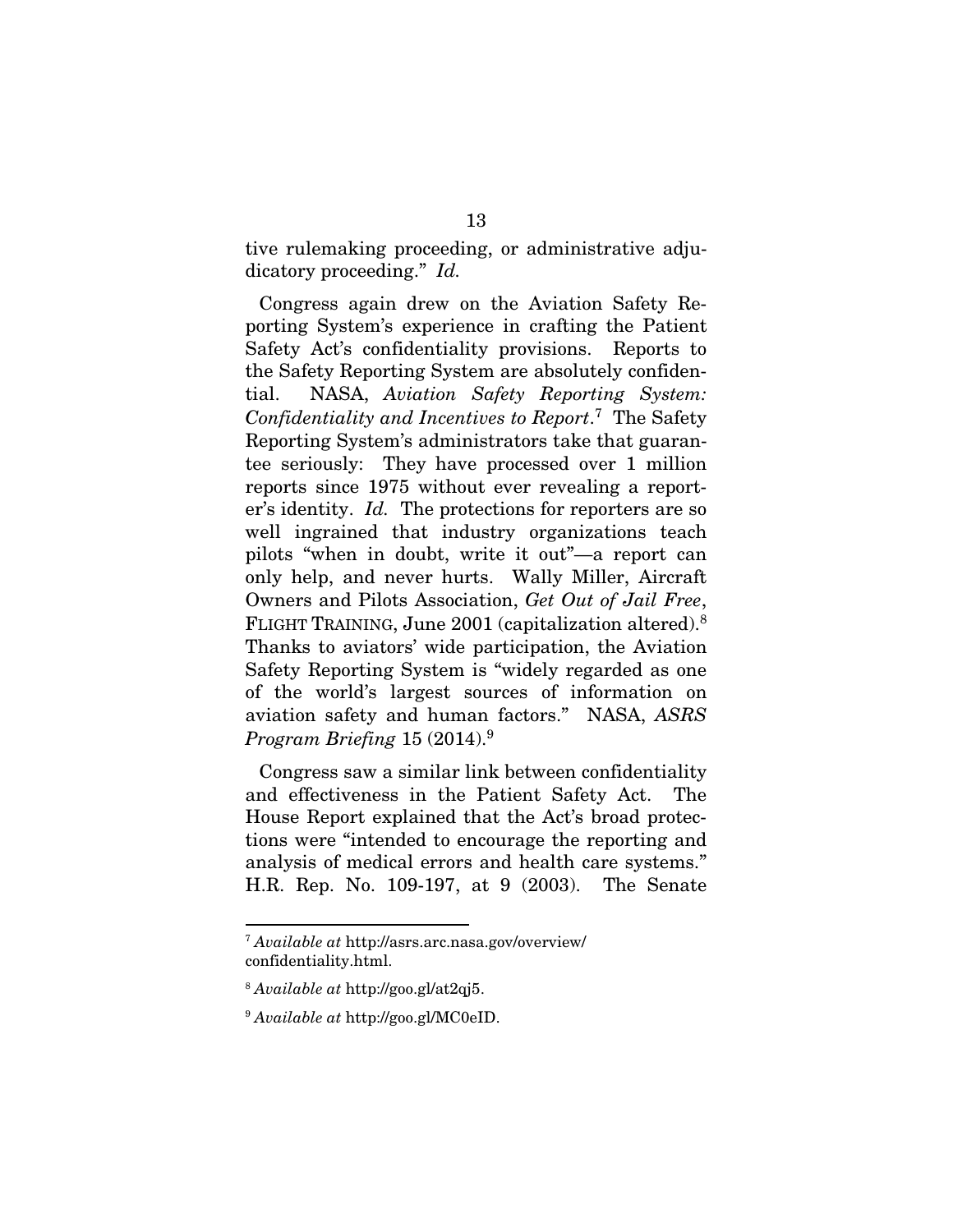Report concurred. The Act's privilege for patient safety work product, it noted, was "required to encourage the reporting of errors and to create an environment in which errors became opportunities for learning and improvement." S. Rep. 108-196, at 3. If providers cannot trust that their reports will remain confidential, the Act will not be able to fulfill Congress's aims.

### II. THE DECISION BELOW COULD UNDERMINE PATIENT SAFETY ORGANIZATIONS' EFFECTIVENESS.

The Patient Safety Act's success depends on voluntary participation by providers, and providers will participate only if they can rely on the Act's confidentiality guarantee. The Kentucky Supreme Court's holding (Pet. App. 25a) that plaintiffs may obtain reports to patient safety organizations that contain information required to be kept by state law creates significant uncertainty for providers. That, in turn, may depress reports to patient safety organizations, and may undermine the organizations' effectiveness.

1. Even before the decision below, some providers hesitated to join patient safety organizations because they feared that recalcitrant state courts would not interpret the Patient Safety Act's privilege protections as absolute. One expert warned that "[t]here is some hesitancy" to join patient safety organizations because the patient-safety work-product "privilege is not well tested." *Champions for Quality*, *supra*, at 42. Another predicted that the Safety Act's "untested" privilege would be "construed narrowly and be subject to exceptions by the courts." Charles M. Key,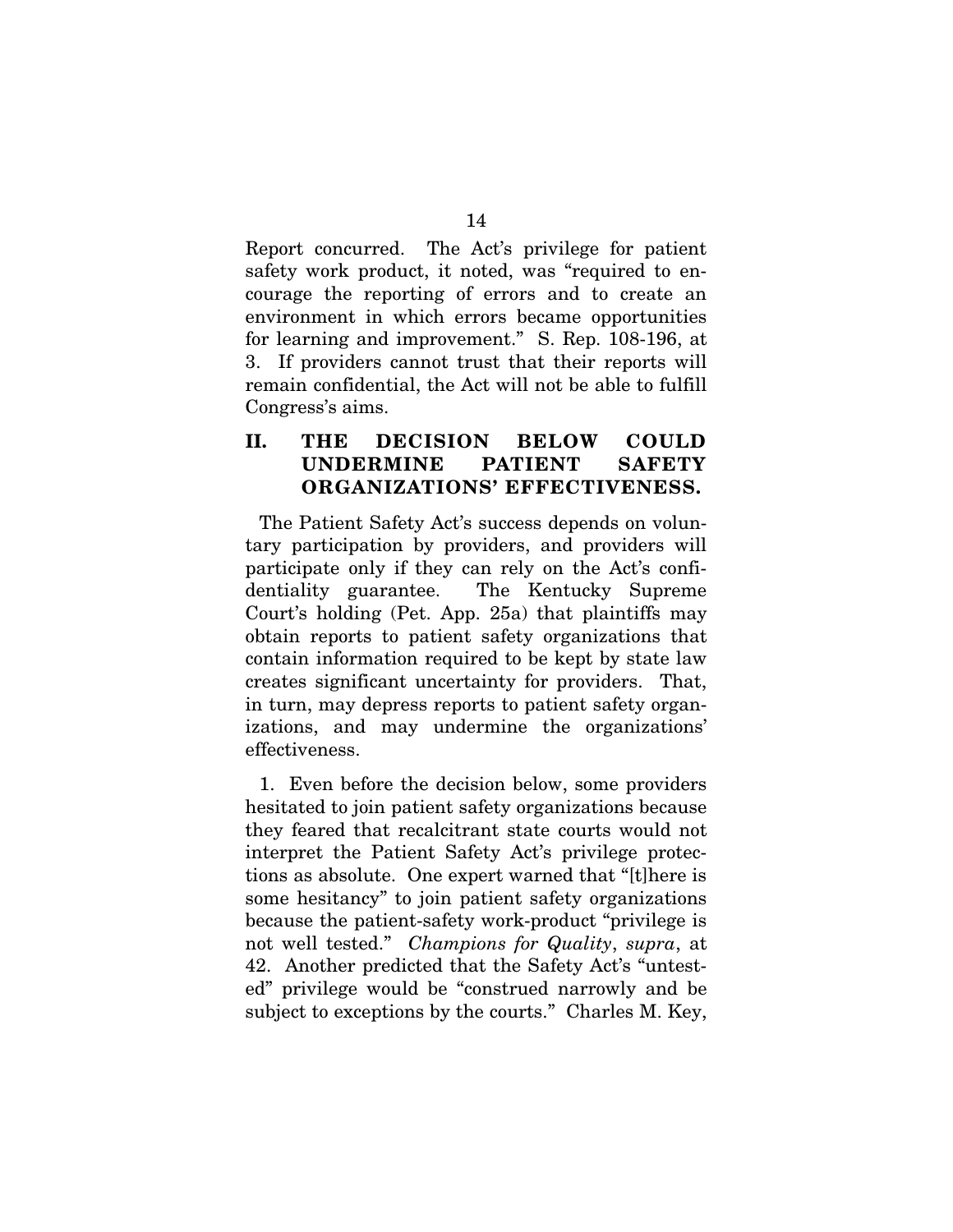*Toward A Safer Health System: Medical Injury Compensation and Medical Quality*, 37 U. MEM. L. REV. 459, 470 (2007). And some "skeptics questioned" whether the Act's "firm requirements ensuring the protection of confidential information" would hold up. *Just What The Doctor Ordered*, *supra*, at 533. Because of these fears, "progress in implementing the Act has been slow." William Riley, *et al.*, *Structure and Features of a Care Enhancement Model Implementing the Patient Safety and Quality Improvement Act*, at 1, in *Advances in Patient Safety: New Directions and Alternative Approaches* (Kerm Henriksen, *et al.*, eds.).<sup>10</sup>

The Kentucky Supreme Court's decision confirms these fears. It held that because the information in a surgical nurse's report to her hospital's patient safety organization also had to be kept under Kentucky state law, the information in the report was not privileged. Pet. App. 24a-26a. And it directed the trial judge to review the nurse's report and separate out the information subject to Kentucky's state reporting requirements. Pet. App. 26a. That holding leaves Kentucky providers with no firm guidance as to what will qualify as privileged patient safety work product in the Commonwealth.

The breadth of Kentucky's statutes suggests that not much will be privileged. State law commands hospitals than to "[e]stablish \* \* \* procedures to ensure safe, adequate, and efficient \* \* \* health facilities and health services," a sweeping mandate Ky. Rev. Stat. Ann. § 216B.042(c). And Kentucky's administrative code provides few limits on the in-

<sup>10</sup> *Available at* http://goo.gl/19fqvy.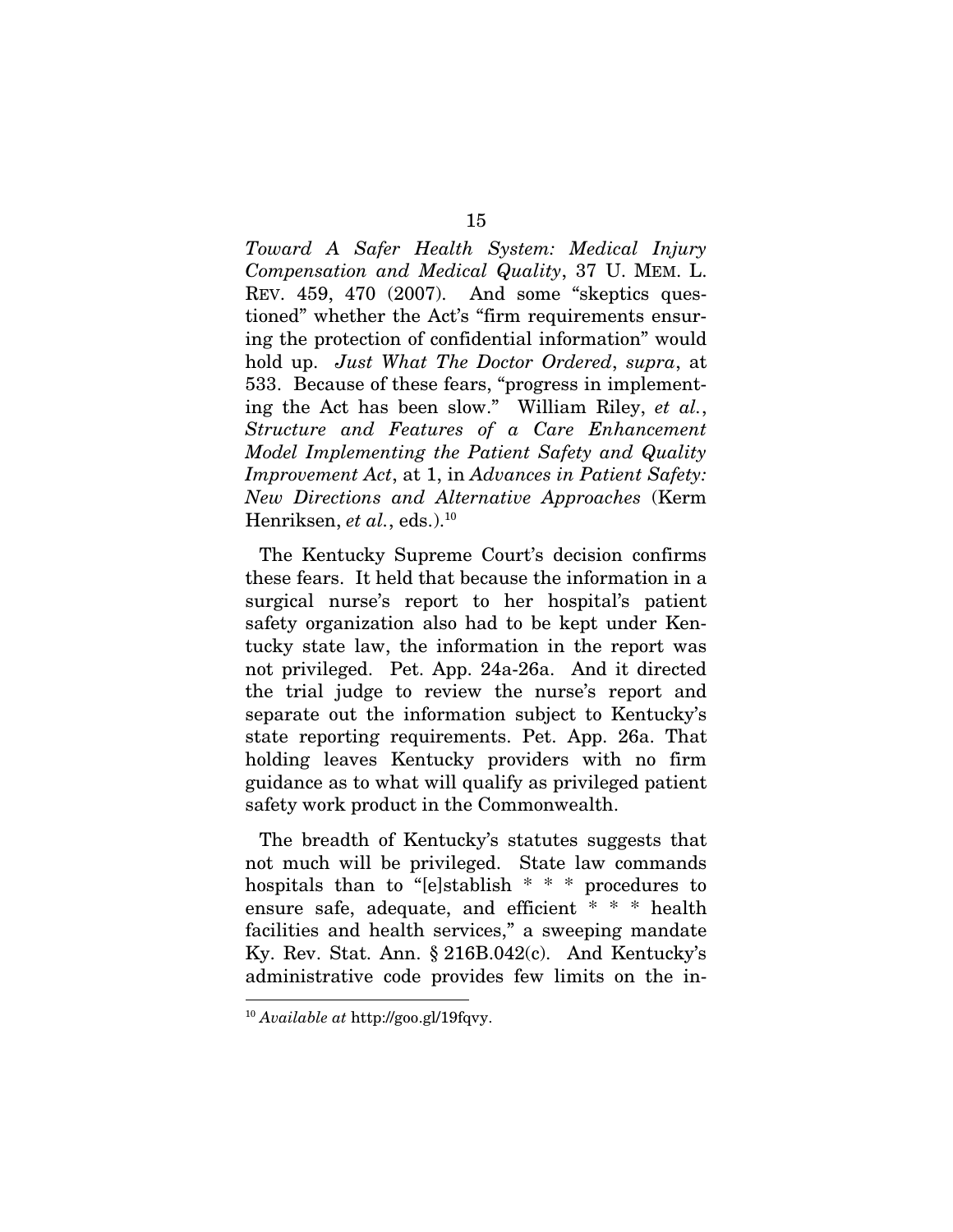formation that might have to be maintained. It requires that "incident investigation reports" be kept, but does not explain what constitutes an incident investigation report other than a few illustrative examples not applicable here. 902 Ky. Admin. Regs. 20:016 § 3(3)(a); *id.* 20:016 § 3(4).

Providers, then, have little way to know in advance whether a particular report to a patient safety organization will be privileged in a later medicalmalpractice suit. If a trial judge concludes that the report—or parts of the report—fall within Kentucky's amorphous definition of "incident investigation report," the report will be produced. But individual reporters—like the surgical nurse in this case—rarely have such technical legal definitions in mind when reporting to a patient safety organization.

The *in camera* review process mandated by the Kentucky Supreme Court's decision (Pet. App. 26a) introduces even more uncertainty for providers. Trial judges are generalists, and medical reports are technical. Without adversarial briefing to guide them, judges may come to divergent conclusions as to what parts of an intermingled report are privileged. *Cf. Pollard* v. *FBI*, 705 F.2d 1151, 1153 (9th Cir. 1983) (noting that the "*ex parte*, non-adversarial nature of *in camera* review \* \* \* has prompted courts to proceed with caution in endorsing *in camera* review of documents"). That unpredictable variation will further erode the predictable, uniform privilege the Patient Safety Act was supposed to create.

2. Lawyers could perhaps help providers determine what will and will not be privileged. But on balance,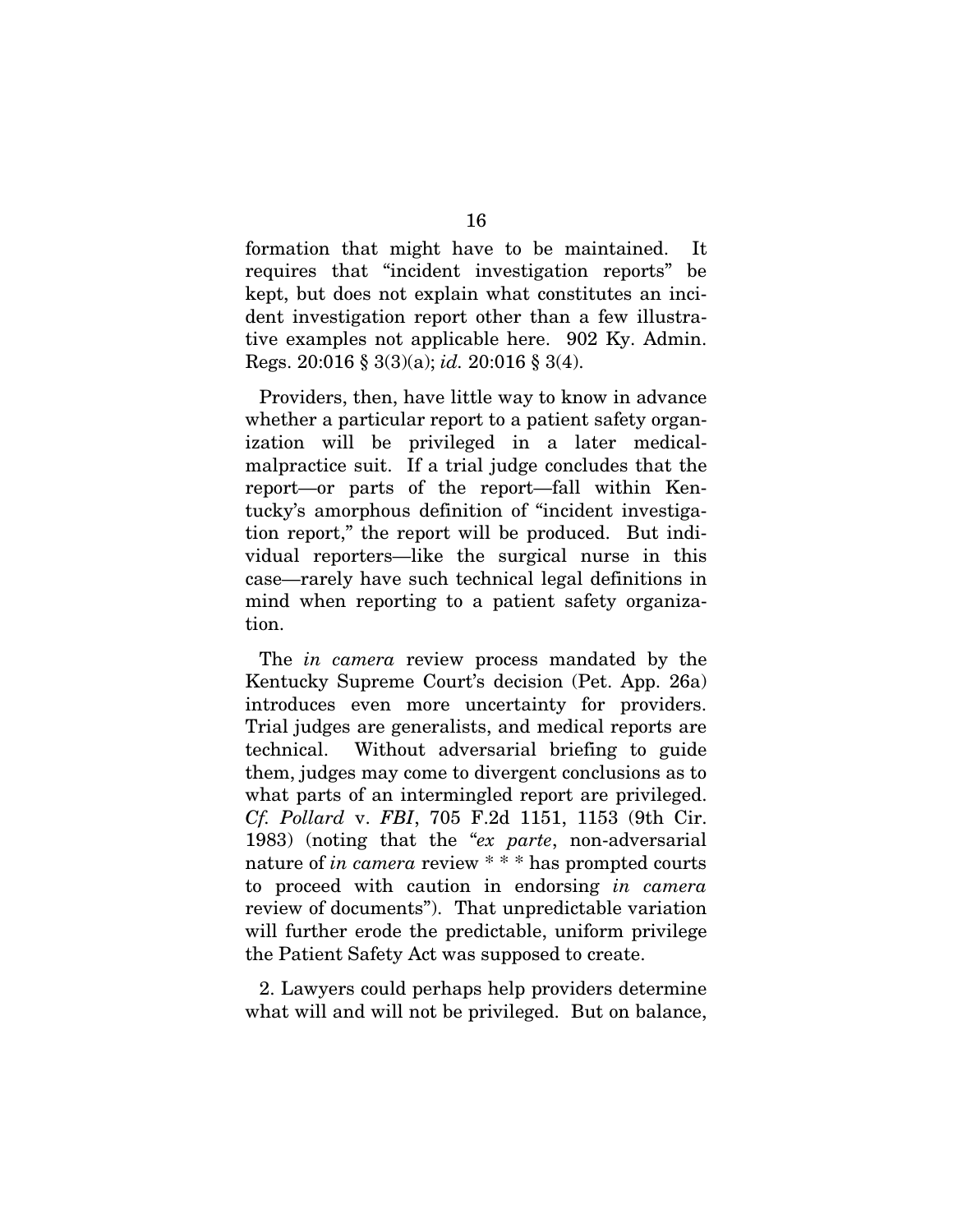attorneys are an obstacle to robust and timely errorreporting systems. The omnipresent threat of tort liability is already blamed for providers' practice of "defensive medicine"—an overly cautious approach that places liability avoidance above efficiency. Lois Shepherd, *Assuming Responsibility*, 41 WAKE FOREST L. REV. 445, 449 (2006). In addition, providers' counsel are not qualified to make medical-reporting decisions. The American Bar Association has warned that "lawyers are not best suited to the task of defining an event that should be reported," and "[m]edical experts are needed to make these decisions." Am. Bar Ass'n Resolution 115, at 3 (adopted Aug. 11-12,  $2008$ <sup>11</sup> A rational hospital general counsel confronted with these realities may hesitate before having her providers join a patient safety organization. And if enough of her peers similarly hesitate, patient safety organizations will not achieve their goals. *See supra* at 11-14.

Even for providers that participate in patient safety organizations, the Kentucky Supreme Court's decision may skew the reports that are made. Individual doctors may underreport or decline to report their errors and near-errors altogether, lest some later judge-ordered disclosure ruin the integrity of their professional reputations. *See Toward A Safer Health System*, *supra*, at 470 (noting these concerns); *Just What The Doctor Ordered?*, *supra*, at 534 (same). That fear is more than speculative; all authorities on error-reporting systems emphasize that they must be "nonpunitive" to achieve their goals. S. Rep. 108-196, at 4. In other words, patient

<sup>11</sup> *Available at* http://goo.gl/D4ImQK.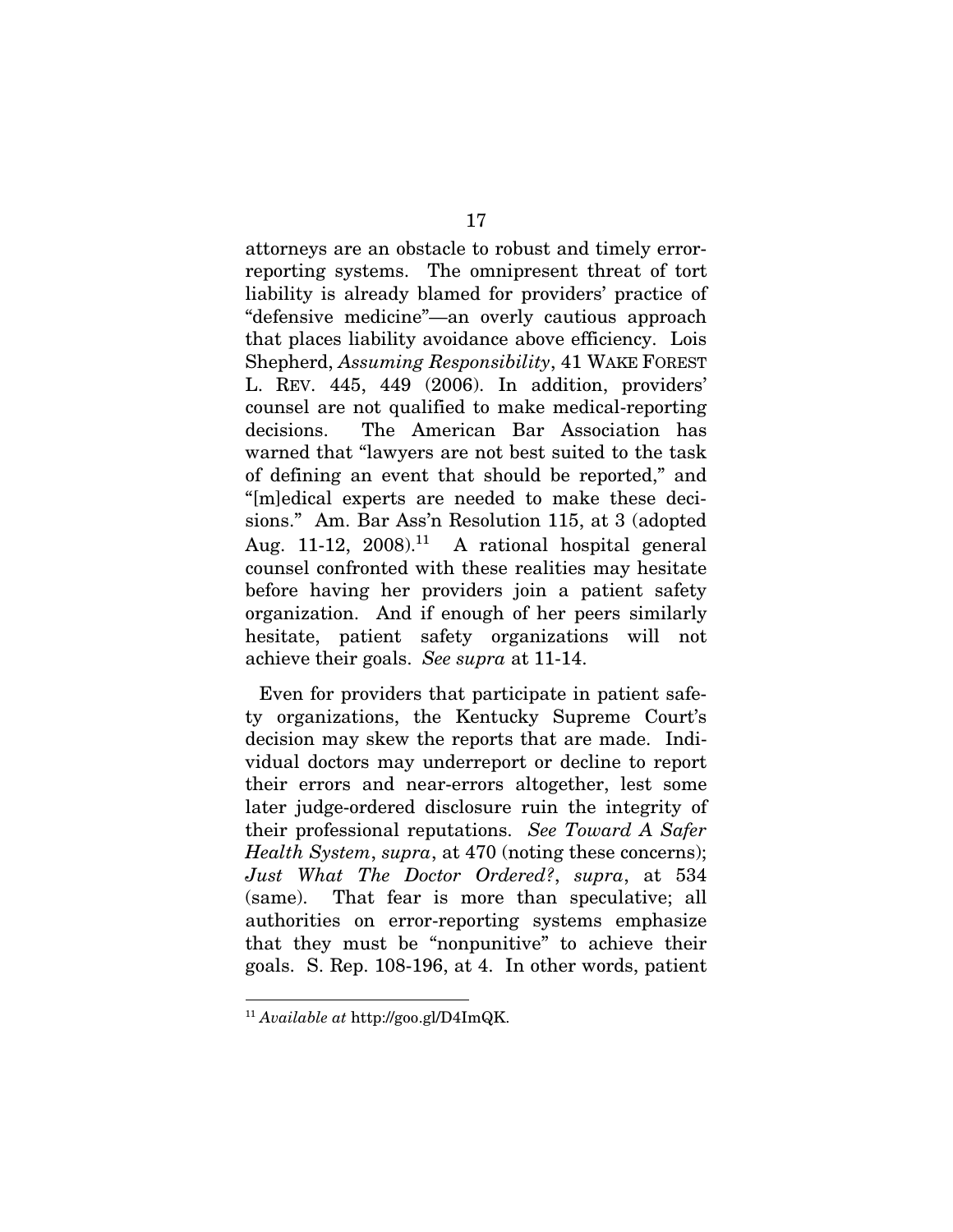safety organizations can "measurably improve patient safety," but only if "providers can report safely without concerns of litigation and embarrassment." *Make Way*, *supra*, at 760. The Kentucky Supreme Court's decision undermines these core principles.

The harm extends to the institutional level, too. One law firm has already suggested that institutional providers separate factual incident information reported to the State from impressions and analyses reported to patient safety organizations. Katten, Muchin, Rosenman LLP, *Case Law Updates and Implications for Member PSES Activity* 16 (Dec. 17,  $2014$ .<sup>12</sup> That is likely a rational response to the Kentucky Supreme Court's decision. But it requires already busy providers to parse their reports to patient safety organizations. That additional burden may cause providers not to report incidents at all. Or it could result in self-censored reports that do not reflect the provider's true impressions. Either outcome harms patient safety organizations' effectiveness.

Again, the aviation industry's experience is instructive. Much of the Aviation Safety Reporting System's success is attributed to how it "makes reporting simple"; reporters fill out a one-page form on paper or online. *Focusing More on the What and Why*, *supra*, at 66; *see also Make Way*, *supra*, at 759 (identifying "simplicity" as a virtue of a successful voluntary-reporting system). The Kentucky Supreme Court's decision complicates the reporting process and makes it harder for patient safety organizations to achieve their goals.

<sup>12</sup> *Available at* http://goo.gl/Z6EtHT.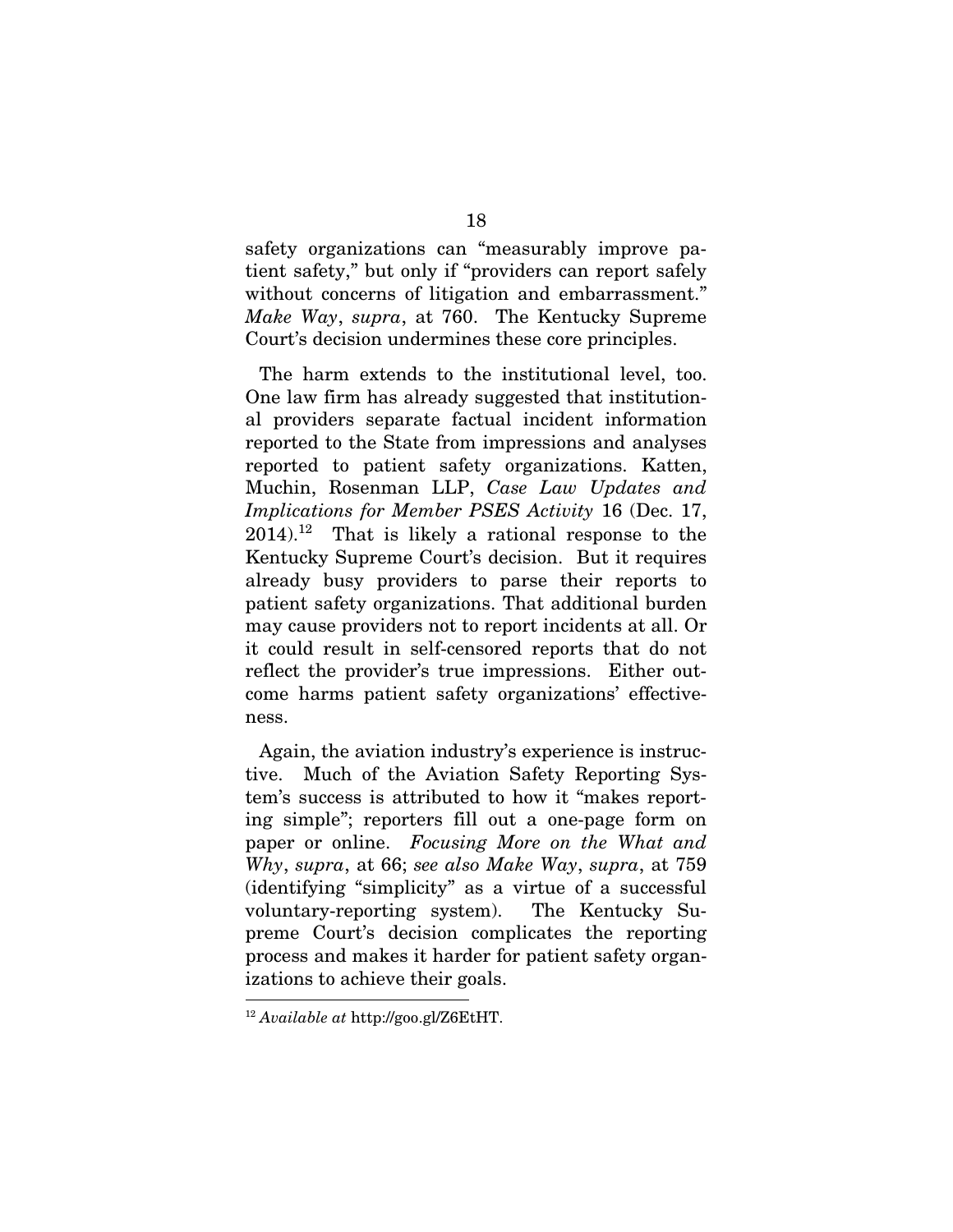3. The Kentucky Supreme Court's decision is all the more harmful because piercing the Patient Safety Act's privilege is not necessary to hold negligent providers accountable and compensate deserving plaintiffs. Accountability and compensation can be achieved through other avenues. Although the Patient Safety Act makes reports to patient safety organizations absolutely privileged, the Act is also explicit that it does not protect original patient or provider records, such as the patient's medical records. *See* 42 U.S.C. § 299b-21(7)(B)(i). Congress also emphasized that the Act does not make the facts underlying an incident privileged. S. Rep. No. 108- 196, at 8. Plaintiffs can still obtain their medical records and have their experts opine based on those records, and plaintiffs can still depose providers regarding an incident and discover their impressions about it. H.R. Rep. No. 109-97, at 15. All the Patient Safety Act does is deny plaintiffs a particular *kind* of discovery—the reports providers make to patient safety organizations.

The Senate Report noted that the Patient Safety Act's protection for patient safety work product but allowance for factual discovery "strikes the appropriate balance between plaintiff rights and creating a new culture in the health care industry that provides incentives to identify and learn from errors." S. Rep. No. 108-196, at 4. The Kentucky Supreme Court may have thought that the balance its decision struck was a better one. But "[o]nce Congress, exercising its delegated powers, has decided the order of priorities in a given area, it is for \* \* \* the courts to enforce them when enforcement is sought." *Tennessee Valley Auth.* v. *Hill*, 437 U.S. 153, 194